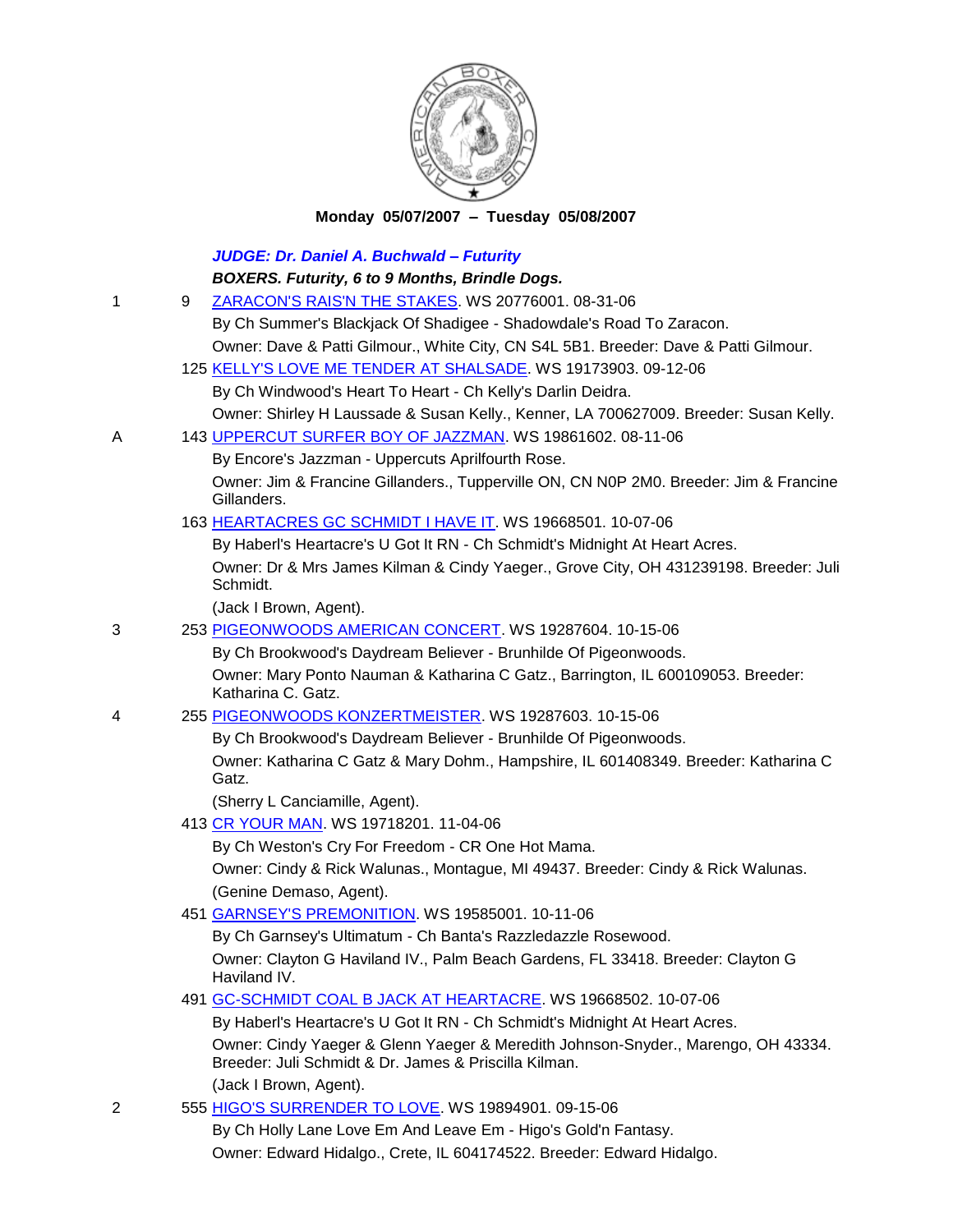(Lori McClain, Agent).

| A | 571 BROOKWOOD'S GRAND ILLUSION. WS 19630902. 09-09-06                                                                           |
|---|---------------------------------------------------------------------------------------------------------------------------------|
|   | By Ch Brookwood's Tribute To Boxella - Ch Brookwood's Sunset Serenade.                                                          |
|   | Owner: Lee A Brooks & Bethany Glenn & Edward Scott., Ghent, KY 410459060. Breeder:<br>Lee A Brooks & Bethany Glenn & K Andrake. |
|   | BOXERS. Futurity, 6 to 9 Months, Fawn Dogs.                                                                                     |
| 2 | 49 UTOPIA'S GLADIATOR. WS 18749202. 08-29-06                                                                                    |
|   | By Ch Mojave Crest's Skywalker - Hetrick's Too Hot To Handle.                                                                   |
|   | Owner: Anna M Hetrick & Kalynn Hetrick., Devore, CA 92407. Breeder: Anna M & Kalynn<br>Hetrick.                                 |
|   | (Wendy Bettis, Agent).                                                                                                          |
|   | 51 SEEJAY'S GOLDEN BEAMER. WS 19466006. 11-03-06                                                                                |
|   | By Ch Korvette's Born To Race - Seejay's Golden Bella Porsche.                                                                  |
|   | Owner: Gustavo Barreiro., Miami, FL 33176. Breeder: Joel Szust.                                                                 |
|   | (K Page Conrad, Agent).                                                                                                         |
| 3 | 89 KATANDY'S FAST FORWARD. WS 19792801. 11-04-06                                                                                |
|   | By Ch Raklyn's Stealin The Show - Ch Katandy's Magic Pixie Dust.                                                                |
|   | Owner: Lee Morris., Davidsonville, MD 21035. Breeder: Lee Morris.                                                               |
|   | 133 KELLY'S YA BREAKEN MY HEART. WS 19173901. 09-12-06                                                                          |
|   | By Ch Windwood's Heart To Heart - Ch Kelly's Darlin Deidra.                                                                     |
|   | Owner: Susan Kelly., Kenner, LA 700627009. Breeder: Susan Kelly.                                                                |
|   | 205 EWO'S SHADOW OF BREAKER. WS 19570801. 10-21-06                                                                              |
|   | By Ch Ewo's Reflection Of Breaker - Ewo's Ain'T Misbehaving.                                                                    |
|   | Owner: Earl W Overstreet., Bedford, VA 245233829. Breeder: Earl W Overstreet.                                                   |
|   | 229 SPECTRUM SCARBOROUGH MR MOONLIGHT. WS 18827501. 08-10-06                                                                    |
|   | By Ch Raklyn's Showboat - Ch Spectrum's English Ivy.                                                                            |
|   | Owner: Claudia Tremblay & Virginia Zurflieh., Plant City, FL 33565. Breeder: C & L<br>Tremblay & V Zurflieh & S English.        |
|   | (Danielle Butler, Agent).                                                                                                       |
| A | 325 WOODS END LEGACY. WS 20319302. 11-01-06                                                                                     |
|   | By Woods End Crown Sable - Ch Champagne Windkist High Hopes.                                                                    |
|   | Owner: Mrs Jack L Billhardt., New Canaan, CT 068404030. Breeder: G Simpson & P<br>Gelinas.                                      |
|   | (Diego Garcia, Agent).                                                                                                          |
|   | 337 KELLY'S LOVE IS IN D'AIR. WS 19173902. 09-12-06                                                                             |
|   | By Ch Windwood's Heart To Heart - Ch Kelly's Darlin Deidra.                                                                     |
|   | Owner: Susan Kelly., Kenner, LA 70062. Breeder: Susan Kelly.                                                                    |
|   | 375 WINDKIST CHAMPAGNE TOAST TO SABLE. WS 20319303. 11-01-06                                                                    |
|   | By Ch Woods End Crown Sable - Ch Champagne Windkist High Hopes.                                                                 |
|   | Owner: Bill Schauble & Fran Schauble Gene & Marie Simpson., Sammamish, WA 98074.<br>Breeder: Gene Simpson & Philip Gelinas.     |
|   | (Cindy Crawford, Agent).                                                                                                        |
|   | 399 JUPITER'S MOONSTRUCK. WS 18576001. 08-09-06                                                                                 |
|   | By Topline's Sundance Kid - Jupiter's Bella Luna.                                                                               |
|   | Owner: Candace W Boyd., Landisville, PA 175381214. Breeder: Owner.                                                              |
| 1 | 589 BAYVIEW DEJA VU. WS 19427401. 09-16-06                                                                                      |
|   | By Ch Bix-L's Richochet To Greyhawk - Bayview In The Groove.                                                                    |
|   | Owner: Ken & Paula Morrison., Hercules, CA 94547. Breeder: Ken & Paula Morrison & Kay<br>Isbell.                                |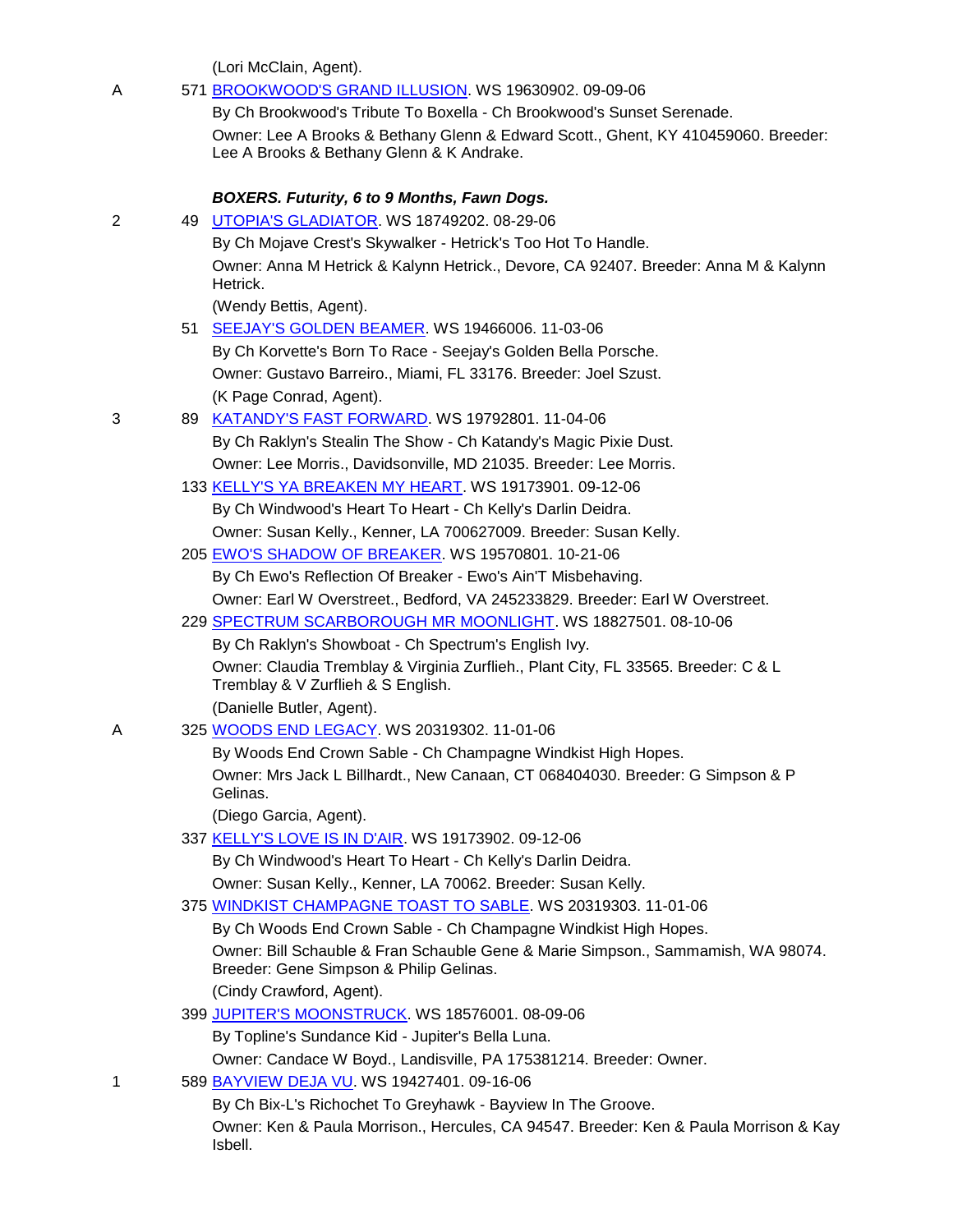(Michael Shepherd, Agent).

| 595 BEEVEE'S DOWN AND DIRTY, WS 20025901, 11-04-06 |  |
|----------------------------------------------------|--|
|----------------------------------------------------|--|

By Ch Masues Out Of Luck - Bee-Vee's Helena Handbasket.

Owner: William A & Vicki C East., Greensboro, NC 274068213. Breeder: William A East & Vicki East.

A 599 [BAYVIEW DESERT HAWK.](http://canis.infodog.com/files/bdogrsl1.prg;makc=WS_19427403;mdog=Bayview_Desert_Hawk;wins=all) WS 19427403. 09-16-06

By Ch Bix-L's Ricochet To Greyhawk - Bayview In The Groove.

Owner: Ken & Paula Morrison., Hercules, CA 94541. Breeder: Ken & Paula Morrison & Kay Isbell.

(Michael Shepherd, Agent).

#### 4 603 [KAMI-KO N'KINI'S WALK THE LINE.](http://canis.infodog.com/files/bdogrsl1.prg;makc=WS_19282001;mdog=Kami-Ko_N_Kini_s_Walk_The_Line;wins=all) WS 19282001. 09-08-06

By Ch Encore's Jazzman - Ch Kami-Ko N'Kini Boots N' Saddle.

Owner: Lois Trist & Beverly Albert., Escondido, CA 92026. Breeder: Lois Trist & Beverly Albert.

(Jack Brown, Agent).

## *BOXERS. Futurity, 9 to 12 Months, Brindle Dogs.*

|   | 29 SHARLEDAR'S HONOR AMONG THIEVES WS 18503601. 07-20-06                                                                          |
|---|-----------------------------------------------------------------------------------------------------------------------------------|
|   | By Ch Triple Crown's Prince Of Thieves - Sharledar's Georgia On My Mind.                                                          |
|   | Owner: Dave & Tami Westendorf & Sharon Darby., Powder Springs, GA 30127. Breeder:<br>Sharon Darby.                                |
|   | (Tami Mishler, Agent).                                                                                                            |
| 2 | 65 RAKLYNS THE BRONX MVP AT THIRD. WS 18268303. 06-12-06                                                                          |
|   | By Ch KG Halcyon Fire King - Ch Raklyns Showin' Off.                                                                              |
|   | Owner: Debbie Struff & Karen & Pat Quagliana., Oakland, NJ 07436. Breeder: Debbie &<br>Erin Struff & Karen & Pat Quagliana.       |
|   | 69 RAKLYNS THE BRONX SHORTSTOPPER. WS 18268302. 06-12-06                                                                          |
|   | By Ch KG Halcyon Fire King - Ch Raklyns Showin' Off.                                                                              |
|   | Owner: Debbie & Erin Struff & Karen & Pat Quagliana., Bolton, CT 06043. Breeder: Debbie<br>& Erin Struff & Karen & Pat Quagliana. |
|   | 93 LYNBARY'S CAPTIVATOR. SN 105738CAN. 07-25-06                                                                                   |
|   | By Lynbary's Motivator - Lynbary's Earth Angel.                                                                                   |
|   | Owner: Daniel & Morrie Maislin., Ormstown QC, CN J0S 1K0. Breeder: Barry H Green &<br>Lynn Green.                                 |
|   | (Nora McGriskin, Agent).                                                                                                          |
|   | 107 SYMPHONY'S FLY ME TO THE MOON. WS 18501402. 07-27-06                                                                          |
|   | By Ch Ein-Von's Dealers Choice - R And G's Pocket Change.                                                                         |
|   | Owner: Mollie Smith & Reuben Smith., Peoria, AZ 85381. Breeder: Reuben Smith & Mollie<br>Smith & Gayann Jones.                    |

(Kimberlie Steele, Agent).

169 [SHADIGEE'S LET IT RIDE.](http://canis.infodog.com/files/bdogrsl1.prg;makc=WS_18043802;mdog=Shadigee_s_Let_It_Ride;wins=all) WS 18043802. 06-21-06

By Ch Summer's Blackjack Of Shadigee - Shadigee's Hidden Secret.

Owner: Lisa & Kevin Gibbs & Lee Nowak & Mary J Nowak., Towanda, PA 188489634. Breeder: Lisa Gibbs & Kevin Gibbs.

(Kimberly Pastella-Calvacca, Agent).

173 [SHADIGEE'S HIGHROLLER.](http://canis.infodog.com/files/bdogrsl1.prg;makc=WS_18043804;mdog=Shadigee_s_Highroller;wins=all) WS 18043804. 06-21-06

By Ch Summer's Blackjack Of Shadigee - Shadigee's Hidden Secret.

Owner: Lee Nowak & Mary J Nowak., Alvaton, KY 42122. Breeder: Lisa Gibbs & Kevin Gibbs.

(Jack Brown, Agent).

181 [TRADONALEE ANCHOR MAN.](http://canis.infodog.com/files/bdogrsl1.prg;makc=SL100102CAN;mdog=Tradonalee_Anchor_Man;wins=all) SL100102CAN. 06-13-06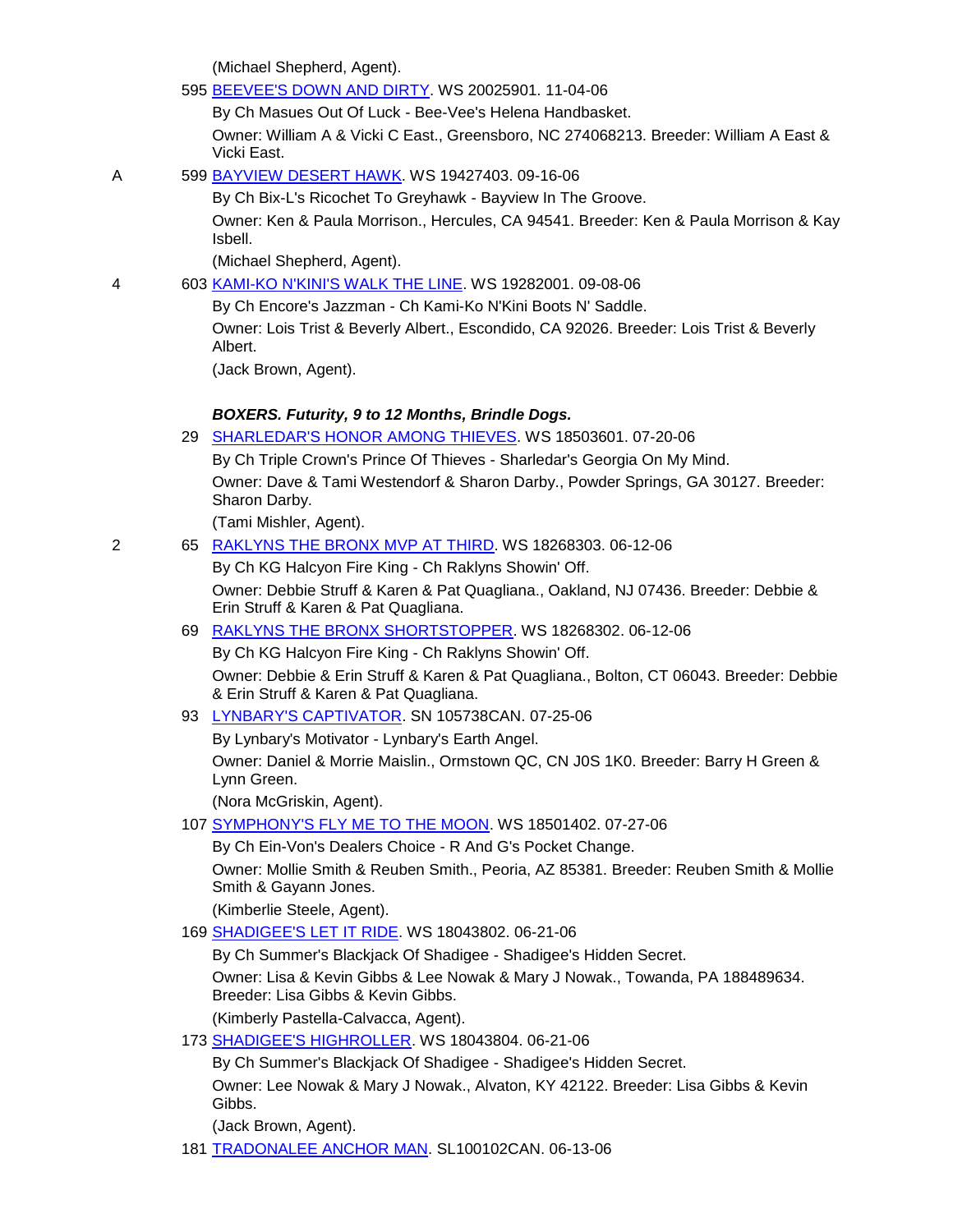By Ch Aracrest Rewynd Holly Lane - Aracrest Vivid.

Owner: Cora Verhulst & Eng Hong Teoh & Benny Oh., Langley BC, CN V3A 8V9. Breeder: Cora Verhulst & Norah McGriskin.

183 [TRADONALEE'S CUSTOM DESIGN.](http://canis.infodog.com/files/bdogrsl1.prg;makc=SN098666CAN;mdog=Tradonalee_s_Custom_Design;wins=all) SN098666CAN. 07-28-06

By Ch Aracrest ReWynd Holly Lane - Tradonalee Stars Of Vannassau. Owner: Rob Bertrand., Langley BC, CN V3A 8V9. Breeder: Cora Verhulst & Eng Hong Teoh & Benny Oh.

(Cora Verhulst, Agent).

219 [MAR-ROCCO BIX-L'S BONJOVI.](http://canis.infodog.com/files/bdogrsl1.prg;makc=WS_18704801;mdog=Mar-Rocco_Bix-L_s_Bonjovi;wins=all) WS 18704801. 07-21-06

By Ch Dynamic-sheras Court Jazzter - Ch Bix-L Time's Double Delight. Owner: Marie Fox-Edgar., Ash Fork, AZ 86320. Breeder: Marie Fox-Edgar & Beth Pariseau.

(Michael Shepherd, Agent).

3 257 [MOON VALLEY FIRST STRIKE.](http://canis.infodog.com/files/bdogrsl1.prg;makc=WS_18816503;mdog=Moon_Valley_First_Strike;wins=all) WS 18816503. 08-01-06

By Ch Draymia Moon Valley Impact - Ch Moon Valley Reason To Believe.

Owner: James & Magda Humphreys & Nancy Schepis & Ida Baum., Peoria, AZ 85345. Breeder: Nancy Schepis & Ida Baum.

(Wendy Bettis, Agent).

267 [SOLEIL'S MISTER HOT STUFF.](http://canis.infodog.com/files/bdogrsl1.prg;makc=WS_18558202;mdog=Soleil_s_Mister_Hot_Stuff;wins=all) WS 18558202. 07-28-06

By Ch Hallmark's Fresh Strawberry - Ch Shelterwoods Femme Fatale. Owner: Katrina Leung & Lynn Berkowitz., Emeryville, CA 94608. Breeder: Katrina Leung & Richard Sun.

(Kimberlie Steele, Agent).

## 291 [IRONDALE'S RAISING THE BARCOMM.](http://canis.infodog.com/files/bdogrsl1.prg;makc=WS_18986402;mdog=Irondale_s_Raising_The_Barcomm;wins=all) WS 18986402. 07-20-06

By Ch Irondale's Jagged Edge - Weston's Ray Of Sunshine.

Owner: Bruce Rettick & Roberta Rettick & Wendy Bettis., Petaluma, CA 94954. Breeder: Lacey Aarsvold & Wesley Aarsvold.

293 [JAEGERHOUSE WILBY ST DONESSLE.](http://canis.infodog.com/files/bdogrsl1.prg;makc=SL092852CAN;mdog=Jaegerhouse_Wilby_St_Donessle;wins=all) SL092852CAN. 06-14-06

By Halcyon Slippery Whenwetat KC - Jaegerohouse's Me Myselfand I. Owner: Dr Frank Rouse & Verena Jaeger., Oakville ON, CN L6H 5L9. Breeder: Verena Jaeger.

(Cindy Crawford, Agent).

323 [JUST-A-WYN'S HARMONY.](http://canis.infodog.com/files/bdogrsl1.prg;makc=WS--18610602;mdog=Just-A-Wyn_s_Harmony;wins=all) WS--18610602. 07-26-06

By Ch Logan Elm Runs At Heartacres - Ch Just-A-Wyn's 24K Gold. Owner: Mary Lynn & Ashley Wynieski., Elyria, OH 44035. Breeder: Mary Lynn & Ashley Wynieski.

4 361 [BRAVO'S OVER AND OVER AGAIN.](http://canis.infodog.com/files/bdogrsl1.prg;makc=WS_18111202;mdog=Bravo_s_Over_And_Over_Again;wins=all) WS 18111202. 06-16-06

By Turo's Overture - Bravo's Grand Marquee.

Owner: Susan Finley., Crestwood, KY 40014. Breeder: Susan Finley. (Tami Mishler, Agent).

403 [HILLTOPS WILDFIRE BY CAMELIARD.](http://canis.infodog.com/files/bdogrsl1.prg;makc=WS_18508201;mdog=Hilltops_Wildfire_By_Cameliard;wins=all) WS 18508201. 07-03-06

By Ch Weston's Cry For Freedom - Ch Cameliard's Spirit Of The Wind.

Owner: Stacie Kinnaird., Tyler, TX 75710. Breeder: Virginia Johnson & Mary Lou Bumpus. (Genine Demaso, Agent).

1 427 [ARACREST CINDERELLA MAN.](http://canis.infodog.com/files/bdogrsl1.prg;makc=SN_109592CAN;mdog=Aracrest_Cinderella_Man;wins=all) SN 109592CAN. 07-01-06

By Aracrest Chase A Dream - Aracrest Matinee.

Owner: Nora McGriskin., Courtice ON, CN L1E 2N1. Breeder: Nora McGriskin.

519 [AMITY HALL'S READY TO RUMBA.](http://canis.infodog.com/files/bdogrsl1.prg;makc=WS_18334902;mdog=Amity_Hall_s_Ready_To_Rumba;wins=all) WS 18334902. 07-01-06

By Ch Raklyn's Showboat - Ch Raineylane Amity Hall Ambiance. Owner: Christie Waite & Beth Downey., Myakka City, FL 34251. Breeder: Beth Downey. (Jack I Brown, Agent).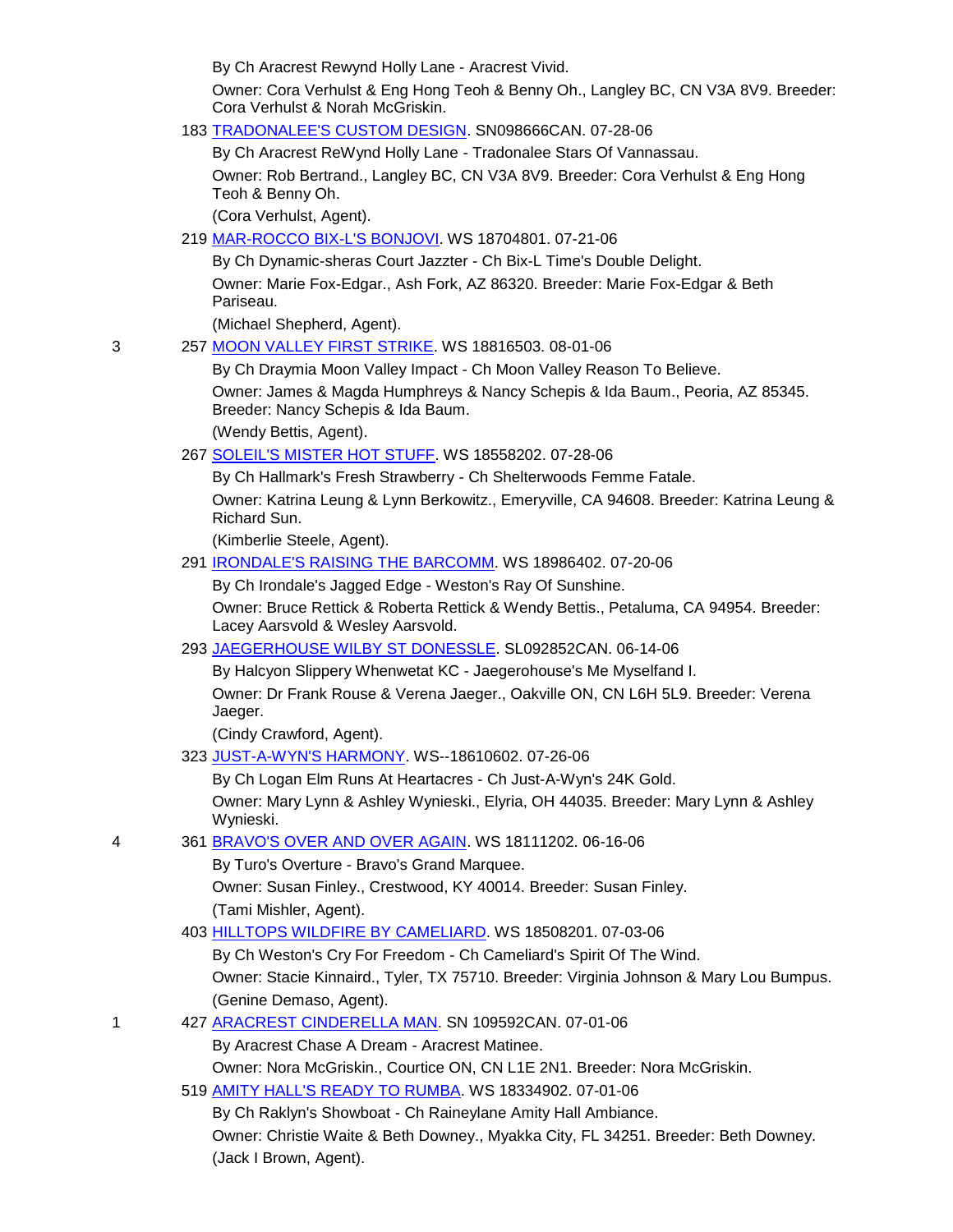# *BOXERS. Futurity, 9 to 12 Months, Fawn Dogs.*

| 3 |    | 11 SUMMIT ASH SPELLBOUND. WS 17981902. 06-03-06                                                                               |
|---|----|-------------------------------------------------------------------------------------------------------------------------------|
|   |    | By Ch Garnsey's Varsity Blues - Ch Summit Ash Keepsake.                                                                       |
|   |    | Owner: Patricia B Boyd., Palm Beach Gardens, FL 334187211. Breeder: Patricia B Boyd.                                          |
|   |    | (Deb Struff, Agent).                                                                                                          |
|   | 41 | <b>INTEGRITY'S LEADING MAN. WS 18354702. 06-12-06</b>                                                                         |
|   |    | By Ch Berlane Rosend's Tribute To Bk - Ch Patriot's Liberty Belle.                                                            |
|   |    | Owner: Melissa Sheehan., San Leandro, CA 94577. Breeder: Melissa Sheehan & Dianne<br>Haas.                                    |
|   |    | (Cheryl Cates, Agent).                                                                                                        |
|   |    | 101 LYNBARY'S STYLIST AT TKO. SN 121247CAN. 07-07-06                                                                          |
|   |    | By Trebor's Millennium Fearghas - Ch Lynbarry's Showtime Sierra.                                                              |
|   |    | Owner: M Hlusko & L Green & B Green & L Green., Ormstown QC, CN J0S 1K0. Breeder:<br>Lianne Green & Barry Green & Lynn Green. |
|   |    | (Nora McGriskin, Agent).                                                                                                      |
| 2 |    | 109 SYMPHONY'S GET RHYTHM. WS 18501401. 07-27-06                                                                              |
|   |    | By Ch Ein-Von's Dealers Choice - R And G's Pocket Change.                                                                     |
|   |    | Owner: Mollie Smith & Reuben Smith., Peoria, AZ 85381. Breeder: Reuben Smith & Mollie<br>Smith & Gayann Jones.                |
|   |    | (Kimberlie Steele, Agent).                                                                                                    |
| 1 |    | 159 PRO'S FOR BETTER OR FOR WORSE. WS 19102705. 07-26-06                                                                      |
|   |    | By Ch Pros Orginal 501 Blues - Pro's Lest He Be Forgotten.                                                                    |
|   |    | Owner: Diana Ledgerwood & Peggy A Otto., Ballwin, MO 63021. Breeder: Peggy A Otto &<br>William R Dulaney.                     |
|   |    | (Jorge Pinzon, Agent).                                                                                                        |
|   |    | 217 AMITY HALL'S RAZIN' THE BAR. WS 20063201. 06-18-06                                                                        |
|   |    | By Ch Amity Hall's All About Me - Ch Amity Hall's Rainy Night.                                                                |
|   |    | Owner: Rory & Beth Downey., Stevensville, MD 21666. Breeder: Beth Downey.                                                     |
|   |    | (Jack I Brown, Agent).                                                                                                        |
|   |    | 243 FLB TOO DARN HOT. WS 18667003. 06-19-06<br>By Ch FLB Reminiscing In Tempo - FLB So Easy To Love.                          |
|   |    | Owner: Jeri Boccio., Brewster, MA 02631. Breeder: Jeri Boccio.                                                                |
|   |    | (Debbie Struff, Agent).                                                                                                       |
|   |    | 299 STRAWBERRY N REO GOLD COUNTRY. WS 18608703. 08-02-06                                                                      |
|   |    | By Ch Strawberry's Medalist - Ch Bayridge's Circuit Breaker.                                                                  |
|   |    | Owner: Bruce E Voran & Judith T Voran., Strawberry, AZ 855449729. Breeder: Sharon<br>Baird & Deborah Schenher.                |
|   |    | (Gary Steele, Agent).                                                                                                         |
| 4 |    | 327 BENCHMARK'S BRAVE HEART. WS 18073301. 06-19-06                                                                            |
|   |    | By Ch McCoy's Hide Your Hearts - Benchmark's Calamity Jane RN.                                                                |
|   |    | Owner: Ellen Ellerman., Greencastle, IN 461357975. Breeder: Ellen Ellerman.                                                   |
|   |    | (Genine DeMaso, Agent).                                                                                                       |
|   |    | 435 MIROS ONE MORE FROM THE ROAD. WS 17949609. 05-21-06                                                                       |
|   |    | By Ch Jubars Dr Feel Good Of Sandy Hill - Ch MiRos TN Homesick Blues.                                                         |
|   |    | Owner: Robin Kennedy & Michael Kennedy., Clarksville, TN 37040. Breeder: Robin<br>Kennedy & Michael Kennedy.                  |
|   |    | (Jack I Brown, Agent).                                                                                                        |
|   |    | 469 JUPITER'S BAD MOON RISING. WS 17754101. 05-10-06                                                                          |
|   |    | By Ch Masue's Out Of Luck - Ch Masue's Bride Of Jupiter.                                                                      |
|   |    |                                                                                                                               |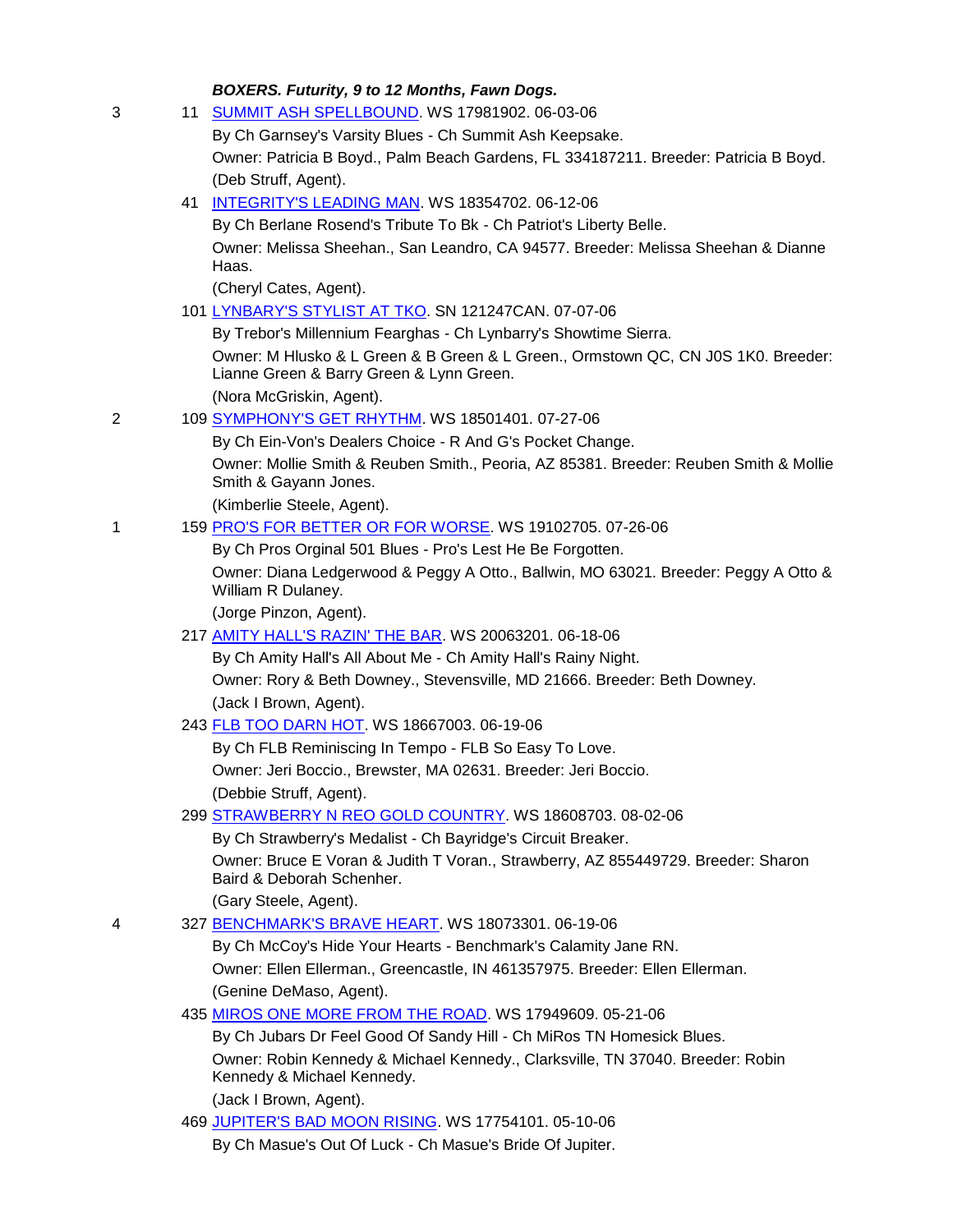Owner: Angela Henninger & Dustin Buller & Candace W Boyd., Mount Joy, PA 17552. Breeder: Candace W Boyd.

(Vicki West, Agent).

583 [JUST-A-WYN'S CELTIC WARRIOR.](http://canis.infodog.com/files/bdogrsl1.prg;makc=WS_18407502;mdog=Just-A-Wyn_s_Celtic_Warrior;wins=all) WS 18407502. 07-18-07

By Ch Just-A-Wyn's Gold'N Boy At Heartacres - Just-A-Wyn's Rampage. Owner: Mary Lynn & Ashley Wynieski., Elyra, OH 44035. Breeder: Mary Lynn & Ashley Wynieski.

# *BOXERS. Futurity, 12 to 15 Months, Brindle Dogs.*  A 37 [CHEROKEE OAKS CIMARRON TRAIL.](http://canis.infodog.com/files/bdogrsl1.prg;makc=WS_17832404;mdog=Cherokee_Oaks_Cimarron_Trail;wins=all) WS 17832404. 05-04-06 By Ch Mojave Crest's Skywalker - Cherokeeoaks Bix-L Sedona Rose. Owner: Marianne Caprino & Carol Margelewski & Beth Pariseau., Somis, CA 93066. Breeder: Marianne Caprino & Diane Fraser. (Wendy Bettis, Agent). 4 73 [PRIMO'S TAINT NO FOOL.](http://canis.infodog.com/files/bdogrsl1.prg;makc=WS_17258407;mdog=Primo_s_Taint_No_Fool;wins=all) WS 17258407. 04-01-06 By Ch Rosewood's Custom Made - Gamet's Midnight Fire-in-Hole. Owner: Phyllis & Patrick Cooney., Loxahatchee, FL 33470. Breeder: Phyllis & Patrick Cooney. 2 199 [BEAU BIEN'S ECHO OF EGO.](http://canis.infodog.com/files/bdogrsl1.prg;makc=WS_17382201;mdog=Beau_Bien_s_Echo_Of_Ego;wins=all) WS 17382201. 02-17-06 By Ch Arriba Talisman Ego - Beau Bien's Makin' Magic. Owner: Marilyn Grayson., Albuquerque, NM 871061814. Breeder: Owner. (Michael Shepherd, Agent). A 307 [STORYBOOK PAGE AFTER PAGE.](http://canis.infodog.com/files/bdogrsl1.prg;makc=WS_17539106;mdog=Storybook_Page_After_Page;wins=all) WS 17539106. 04-16-06 By Ch Maxl's Golden Boy - Rochils Black Magic Woman. Owner: Skip Abel & Linda Abel., Elk River, MN 55330. Breeder: Skip Abel & Linda Abel. 405 [DAY BY DAY TAKEN OFF W/PHEASANT HOLLOW.](http://canis.infodog.com/files/bdogrsl1.prg;makc=WS_17847405;mdog=Day_By_Day_Taken_Off_W/Pheasant_Hollow;wins=all) WS 17847405. 05-04-06 By Ch Pheasant Hollows Macho Camacho - Ch Belco's Just Imagine Day By Day. Owner: Paige & Donna Day., Carver, MA 02330. Breeder: Donna & Paige Day. 3 443 [GARNSEY'S ETERNAL.](http://canis.infodog.com/files/bdogrsl1.prg;makc=WS_16501701;mdog=Garnsey_s_Eternal;wins=all) WS 16501701. 02-11-06 By Ch Garnsey's Mad Max - Korbel's Exclusive Encore. Owner: Clayton G Haviland IV., Palm Beach Gardens, FL 33418. Breeder: Clayton G Haviland IV. 459 [TOP HAT'S SOUTHERN PRIDE.](http://canis.infodog.com/files/bdogrsl1.prg;makc=WS_16854702;mdog=Top_Hat_s_Southern_Pride;wins=all) WS 16854702. 03-03-06 By Ch Top Hat's You Are It Of Raja - Top Hat's Puttn' On The Ritz. Owner: Tatiana Mascetti & Romano Comper & Debora Beasley., Havana, FL 32333. Breeder: Debora & Charles Beasley. 481 [ELHARLEN'S TRADE WIND.](http://canis.infodog.com/files/bdogrsl1.prg;makc=SE_097633CN;mdog=Elharlen_s_Trade_Wind;wins=all) SE 097633CN. 03-30-06 By Elharlen's National News - Elharlen's Klassic Touch. Owner: Hung Yan Bang., Taipei-Hsien,Taiwan, TA 234. Breeder: Eleanor & Harold Foley. (Terri-Lee Cossar, Agent). 505 [NANTESS GRADITUDE WITH ATTITUDE.](http://canis.infodog.com/files/bdogrsl1.prg;makc=WS_17321901;mdog=Nantess_Graditude_With_Attitude;wins=all) WS 17321901. 03-18-06

By Ch Moon Valley No Doubt - Ch Nantess Lin's K -Low. Owner: Nancy Savage & Tessie Savage., Table Grove, IL 61482. Breeder: Nancy & Tessie Savage.

1 561 [STORYBOOK KEY TO THE CASTLE.](http://canis.infodog.com/files/bdogrsl1.prg;makc=WS_17539107;mdog=Storybook_Key_To_The_Castle;wins=all) WS 17539107. 04-16-06

By Maxl's Golden Boy - Rochils Black Magic Woman.

Owner: Juan Medina & Diana Medina & Skip Abel & Linda Abel., Rowlett, TX 750892833. Breeder: Skip Abel & Linda Abel.

(Michael Shepherd, Agent).

581 [CAYMANS SUNNY SIDE UP.](http://canis.infodog.com/files/bdogrsl1.prg;makc=WS_17126401;mdog=Caymans_Sunny_Side_Up;wins=all) WS 17126401. 04-18-06

By Ch Caymans R-Dans Sonny Boy - Caymans Sweet Serena.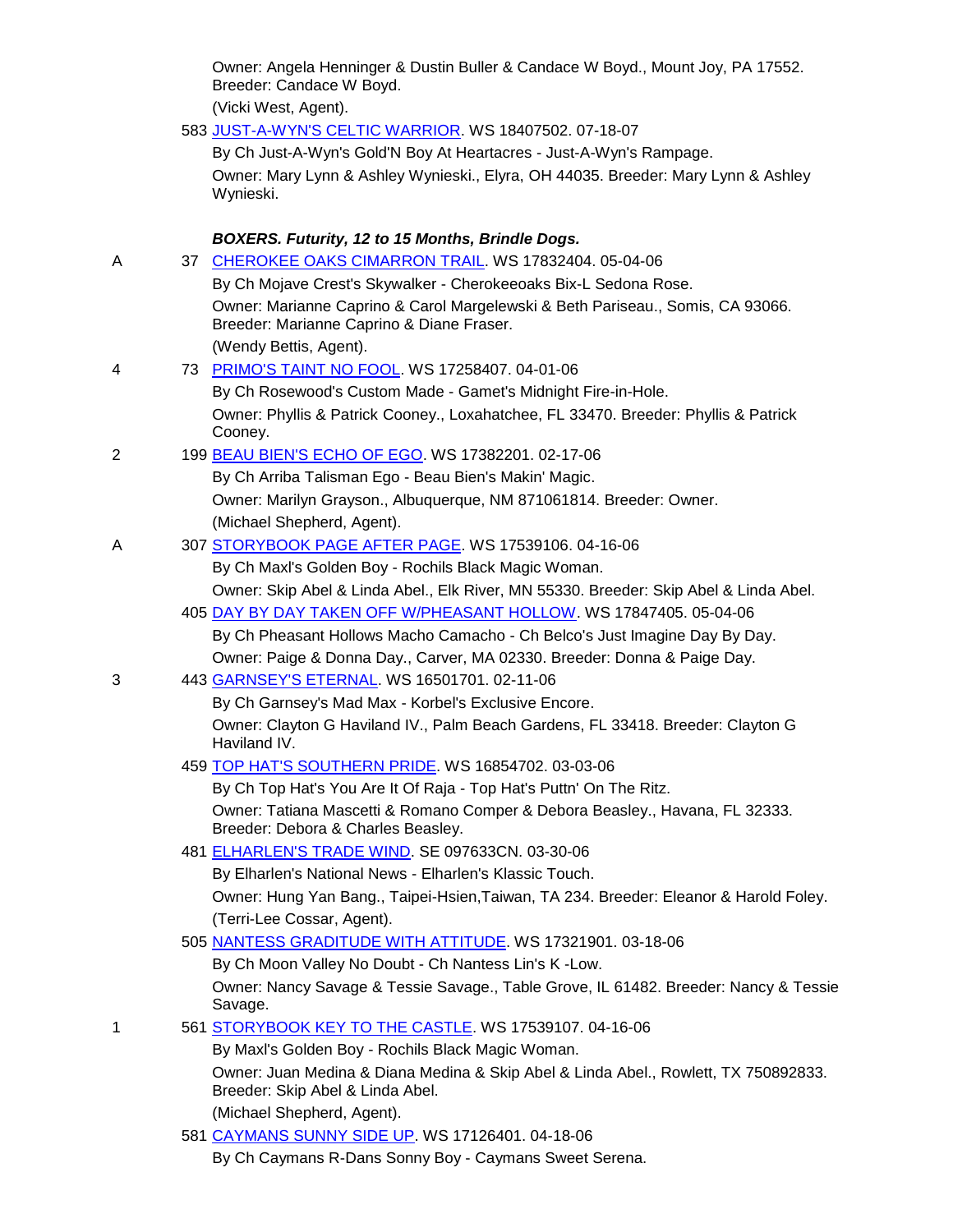Owner: Gene Garrett & Rand Martin., Sacramento, CA 95835. Breeder: Sydney Brown. (Laurie McClain, Agent).

BOXERS. Futurity, 12 to 15 Months, Fawn Dogs.

|   | 123 GEM'S CROWN JEWEL. WS 17111904. 04-02-06<br>By Standing-O Galaxie Gasheron - Gem's Mischief Maker Of Karmel. |
|---|------------------------------------------------------------------------------------------------------------------|
|   | Owner: Gretchen Peet & R D Peet., Burlington, NC 27217. Breeder: Gretchen L Peet.                                |
|   | 129 GMANS REGAL AUTUMN KNIGHT. WS 17625803. 03-27-06                                                             |
|   | By Ch Davrick Hitech Regal Monopoly - GMans's Autumn Sunshine.                                                   |
|   | Owner: Hank & Candy Bartos., North Pole, AK 99705. Breeder: D Heiligman & T Galle.                               |
|   | 141 FUERST'S DON'T MESS WITH TEXAS. WS 17257202. 04-27-06                                                        |
|   | By Ch Greenfields Politically Incorrect - Ch Fuerst's Country Star.                                              |
|   | Owner: Gary & Peggy Fuerst., Fenton, MO 63026. Breeder: Gary & Peggy Fuerst.                                     |
| 2 | 189 ECHO'S MYSTERY MAN. WS 17466103. 04-25-06                                                                    |
|   | By Ch Maxl's Golden Boy - Echo's Classic Design.                                                                 |
|   | Owner: Terry & Vicki Agle., Brooksville, FL 346135938. Breeder: Terry Agle & Clint Bartlett.                     |
|   | 223 MYSTICSTARR'S KODAK MOMENT. WS 17122405. 04-13-06                                                            |
|   | By Ch Encore's Crimson Tide - Ch Shadow River's Intuition.                                                       |
|   | Owner: Carolyn Jowell & Catherine Knowles., Leander, TX 78641. Breeder: Catherine D.                             |
|   | Knowles & Tina Spain.                                                                                            |
|   | (Ike Liotto, Agent).                                                                                             |
| 4 | 271 FALMARK'S MIDNIGHT MASQUERADE. WS 17727601. 03-07-06                                                         |
|   | By Ch Falmark's Diamond Mine - Hellstar's Enya Of Avalon.                                                        |
|   | Owner: Laura Cuthbert & Maryann Kolomicki., Watertown, MA 02472. Breeder: Laura<br>Cuthbert & Stephen Wunder.    |
|   | 287 WINDWOOD'S JOY RIDE. WS 17402501. 03-02-06                                                                   |
|   | By Ch Ruffian's Alleged - Ch Windwood's Pride N Joy.                                                             |
|   | Owner: Shirley Stanton., Kinder, LA 70648. Breeder: Shirley Stanton & Jonathan Stanton.                          |
|   | (Ike Liottio, Agent).                                                                                            |
| 1 | 309 HAPPY TAII'S CAMPFIRE STORIES. WS 17729801. 05-02-06                                                         |
|   | By Ch Interlude's Under The Influence AX OA OAJ CD RN - Ch Interlude's Barbwire N<br>Roses.                      |
|   | Owner: David & Susan Laschinski & Amy Bieri., Island Lake, IL 60042. Breeder: Amy Bieri<br>& Dorothy Bryant.     |
|   | (Jack Brown, Agent).                                                                                             |
| Α | 319 HAPPYTAIL'S URBAN LEGEND. WS 17729802. 05-02-06                                                              |
|   | By Ch Interlude's Under The Influence - Ch Interludes Barbwire N Roses.                                          |
|   | Owner: Patricia A Kennedy & Amy C Bieri., Rolling Meadows, IL 60008. Breeder: Amy C<br>Bieri.                    |
|   | 345 RODON'S DANCE WITH DESTINY. WS 17958501. 04-15-06                                                            |
|   | By Ch Seaside's Ewo Surf Breaker - Ch Kaja's Little Rascal.                                                      |
|   | Owner: Donna George & Roger George., Englewood, OH 45322. Breeder: Donna George<br>& Roger George.               |
|   | (Mel Holloman, Agent).                                                                                           |
| A | 455 SUMMERBIRD HIT PARADE AT LAZY K. WS 16712304. 02-27-06                                                       |
|   | By Ch Raklyn's Show Boat - Summerbird Social Butterfly.                                                          |
|   | Owner: Sue Gubernatis & Larry Gubernatis., Forest Hill, MD 21050. Breeder: Robert &<br>Esther Zendzian.          |
|   | (Marylou Hatfield, Agent).                                                                                       |

3 471 [MOON VALLEY CAN'T FOOL ME.](http://canis.infodog.com/files/bdogrsl1.prg;makc=WS_16922702;mdog=Moon_Valley_Can_T_Fool_Me;wins=all) WS 16922702. 02-16-06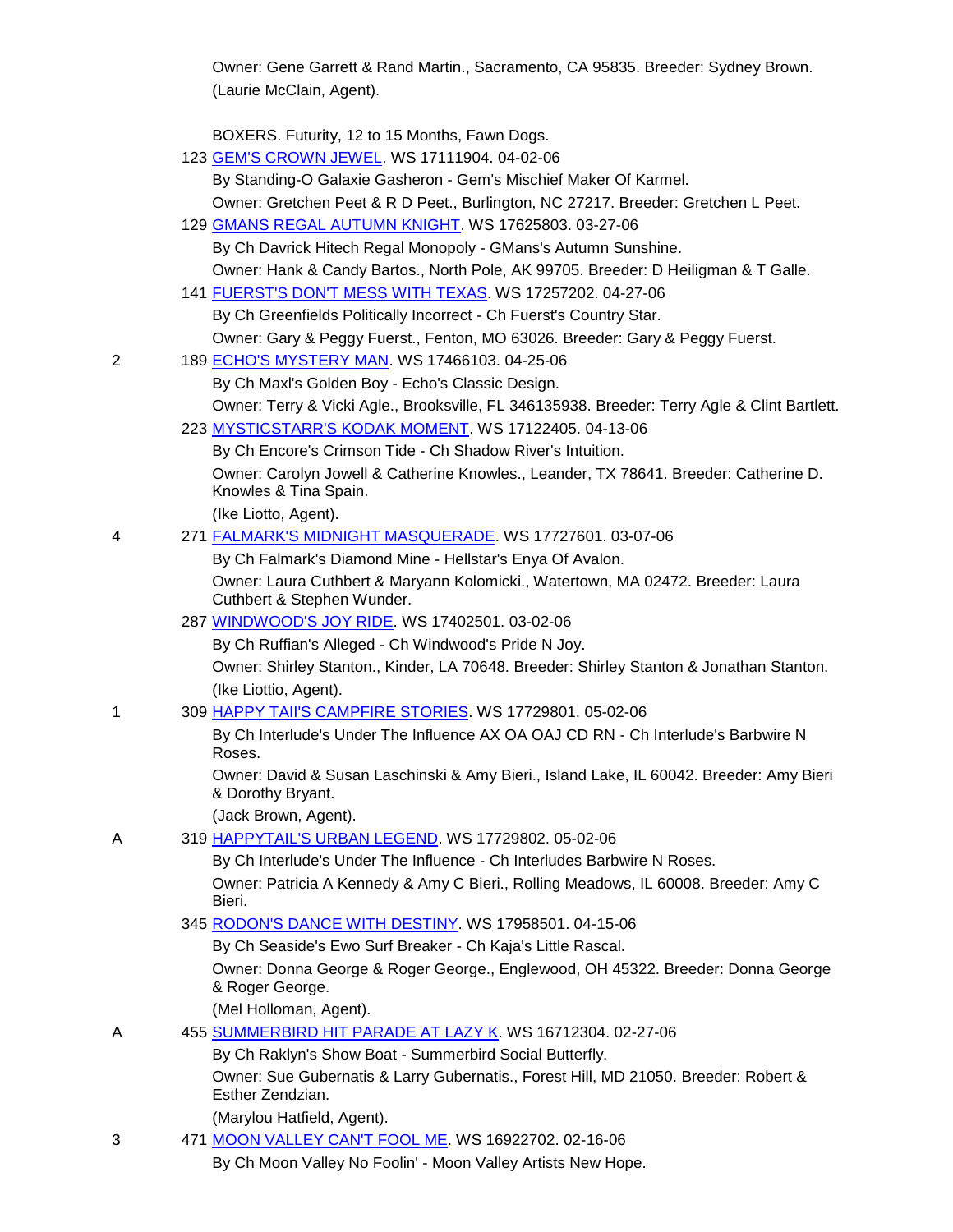Owner: Nancy Schepis & Ida Baum & Tori Sherrard., Glendale, AZ 853041017. Breeder: Nancy Schepis & Ida Baum. (Kay Peiser, Agent).

489 [ECHO'S MAGIC MAN AT MAXL.](http://canis.infodog.com/files/bdogrsl1.prg;makc=WS_17466102;mdog=Echo_s_Magic_Man_At_Maxl;wins=all) WS 17466102. 04-25-06

By Ch Maxl's Golden Boy - Echo's Classic Design.

Owner: Terry & Vicky Agle., Beggs, OK 74421. Breeder: Terry & Vicky Agle. (Lori McClain, Agent).

A 497 [ELHARLEN'S SCOTIAN DREAM.](http://canis.infodog.com/files/bdogrsl1.prg;makc=SE_092679CN;mdog=Elharlen_s_Scotian_Dream;wins=all) SE 092679CN. 03-06-06

By Elharlen's Quest - Elharlen's Imagen.

Owner: Eleanor & Harold Foley., South Rawdon NS, CN B0N 1Z0. Breeder: Eleanor & Harold Foley.

(Terri-Lee Cossar, Agent).

499 [ELHARLEN'S SIMPATICO.](http://canis.infodog.com/files/bdogrsl1.prg;makc=SE_092678;mdog=Elharlen_s_Simpatico;wins=all) SE 092678. 03-06-06

By Elharlen's Quest - Elharlen's Imagen.

Owner: Eleanor & Harold Foley., South Rawdon, NS, CN B0N 1Z0. Breeder: Eleanor & Harold Foley.

(Terri-Lee Cossar, Agent).

### *BOXERS. Futurity, 15 Months & Under 18 Months, Brindle Dogs.*

4 39 [SUNDARBY'S OUTLAW JESSIE JAMES.](http://canis.infodog.com/files/bdogrsl1.prg;makc=WS_15999601;mdog=Sundarby_s_Outlaw_Jessie_James;wins=all) WS 15999601. 12-25-05 By Ch Kenashars Hired Gun - Ch Sundarby's Lilliuckalani Bropat. Owner: Sharon Del Castillo., Naples, FL 34110. Breeder: Dawn Darby.

(K Page Conrad, Agent).

87 [TITAN'S DARK THUNDER.](http://canis.infodog.com/files/bdogrsl1.prg;makc=WS_15958701;mdog=Titan_s_Dark_Thunder;wins=all) WS 15958701. 12-11-05

By Ch Dante's Michelob Light - Ch Titan's Gabriel Of Ruffian. Owner: Sam Kamanski & Teresa Kaminski., Magnolia, TX 77354. Breeder: Sam & Teresa Kaminski.

(Ike Liottio, Agent).

111 [BENTBROOK'S FINE & DANDY.](http://canis.infodog.com/files/bdogrsl1.prg;makc=WS_16060403;mdog=Bentbrook_s_Fine_&_Dandy;wins=all) WS 16060403. 01-27-06

By Bentbrook's Lotsa Spirit - Bentbrook's Love Walked In. Owner: Charles Carroll & Barbara Carroll., Wisconsin Rapids, WI 544948142. Breeder: Barbara O Carroll.

(Kimberlie Steele-Gamero, Agent).

2 177 [FIRESTAR'S INDIAN OUTLAW.](http://canis.infodog.com/files/bdogrsl1.prg;makc=WS_16031304;mdog=Firestar_s_Indian_Outlaw;wins=all) WS 16031304. 11-26-05

By Ch Turo's Overture - Ch Firestar's Indian Summer.

Owner: Diane E Boyle & Sandra J Johnson., Chicago, IL 606303520. Breeder: Sandra J Johnson & Diane Boyle.

(Christa Cook-Chiaurro, Agent).

283 [KENLICO'S JOJO GUNN.](http://canis.infodog.com/files/bdogrsl1.prg;makc=WS_16424401;mdog=Kenlico_s_JoJo_Gunn;wins=all) WS 16424401. 12-14-05

By Ch Brookwood's Tribute To Boxella - Ch Brookwood's Majestic Star. Owner: K Andrake & L Andrake & L Brooks., Brandenburg, KY 40108. Breeder: K Andrake & L Brooks & D McCarroll & M Fagan.

321 [SPIT N'IMAGE OF FOURBEARS.](http://canis.infodog.com/files/bdogrsl1.prg;makc=WS_16050007;mdog=Spit_N_Image_Of_Fourbears;wins=all) WS 16050007. 12-01-05

By Ch Ewo's Reflection Of Breaker - Starfrost Ermine N'Pearls. Owner: Larry W Dosier., Rhoadesville, VA 22542. Breeder: Larry W Dosier & Alice D Hatch.

(Mary Lou Hatfield, Agent).

3 347 [HALCYON TRIBUTE TO FIRE.](http://canis.infodog.com/files/bdogrsl1.prg;makc=WS_17087104;mdog=Halcyon_Tribute_To_Fire;wins=all) WS 17087104. 01-18-06

By Ch KG Halcyon Fire King - Halcyon All That Glitters.

Owner: Carol Cotter & Mike Carberry & S VonRothkirch., New Cumberland, PA 17070. Breeder: Susan Von Rothkirch.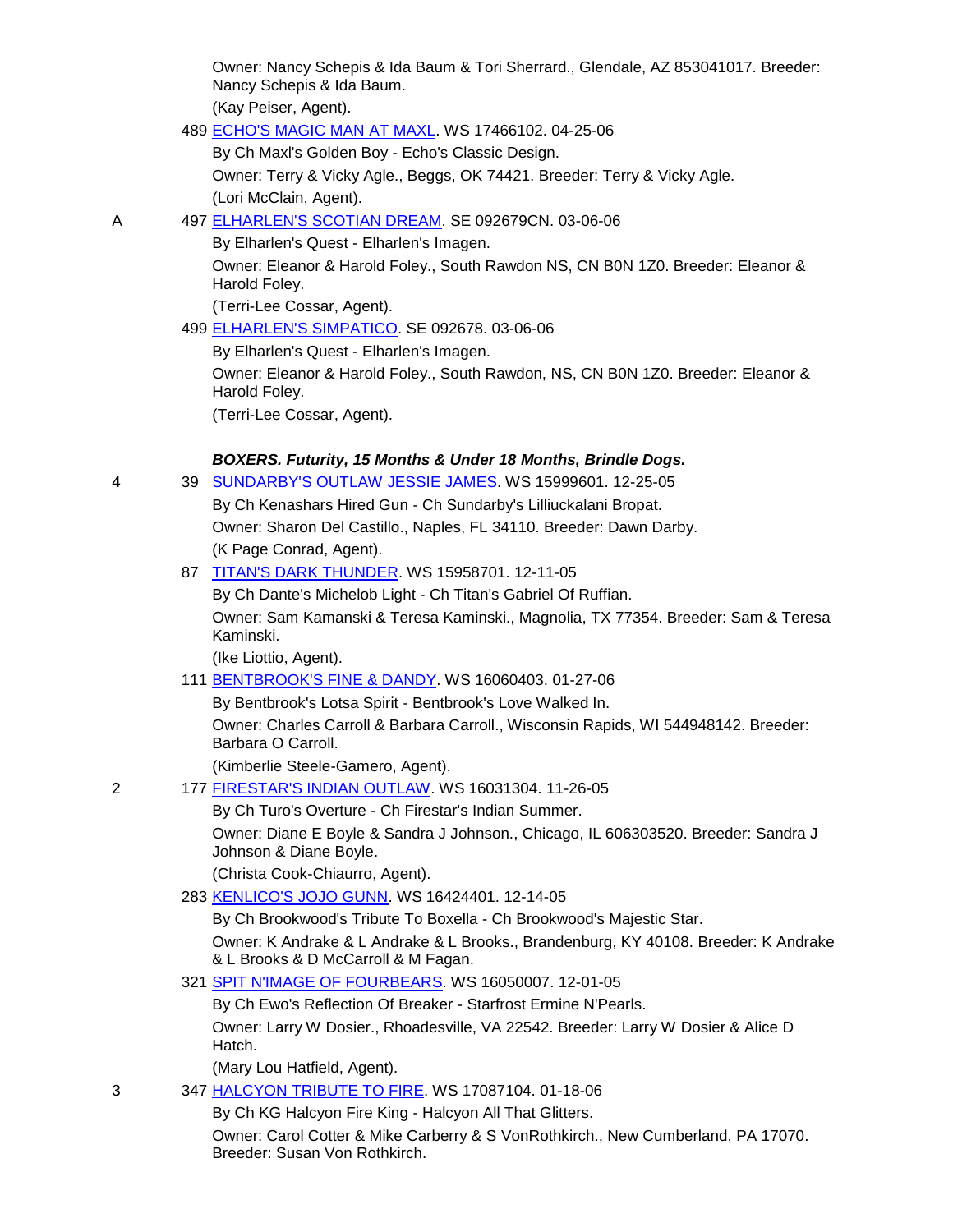(Debbie Struff, Agent).

|   | (Debbie Struff, Agent).                                                                                                                               |
|---|-------------------------------------------------------------------------------------------------------------------------------------------------------|
|   | 381 DRACO'S TIGER. WS 17398001. 02-06-06                                                                                                              |
|   | By Ch GUAPO - Ch DRACO Grace Cony.                                                                                                                    |
|   | Owner: Jorge Pinzon., Kearneysville, WV 25430. Breeder: Jorge Pinzon & Michael Todd.                                                                  |
|   | (Michael Todd, Agent).                                                                                                                                |
|   | 385 DRAYMIA`S ABSOLUTE MOON VALLEY. WS 16788402. 02-06-06                                                                                             |
|   | By Ch Moon Valley No Doubt - Draymia's First Impression.                                                                                              |
|   | Owner: Nicolas Peribonio., Jonesboro, LO 71251. Breeder: Cheryl Stevens.                                                                              |
|   | (Gustavo Ferrari, Agent).                                                                                                                             |
| Α | 533 LYNBARY'S JUST A REFLECTION. SA 066361CAN. 01-27-06                                                                                               |
|   | By Trebor's Millennium Fearghas - Lynbary's Sequel.                                                                                                   |
|   | Owner: Ricky Arruda & Barry Green., Boucherville QC, CN J4B 7V1. Breeder: Ricky<br>Arruda & Barry Green.                                              |
|   | 1/BJF/BF        549 <u>DENEVI'S DBL CHOCOLATE ABSOLUTE</u> . WS        16859402. 01-23-06                                                             |
|   | By Goldfield's Absolute V. Denevi - Denevi's Absolute NcOntemptagin.                                                                                  |
|   | Owner: Catherine Denevi-Burris., Vista, CA 920816829. Breeder: Catherine Denevi-Burris.                                                               |
|   | BOXERS. Futurity, 15 Months & Under 18 Months, Fawn Dogs.                                                                                             |
| Α | 91 DARVICK'S XCALIBUR. WS 16482201. 02-01-06                                                                                                          |
|   | By Ch Turo's Overture - Ch Darvick's Extravagant Dream.                                                                                               |
|   | Owner: Darlene Vickers & Danny Vickers & Robert Chaffin & Terr., Jena, LA 71342.<br>Breeder: Darlene Vickers & Danny Vickers & Robert Chaffin & Terr. |
| 3 | 105 KZ HEART'S TIDALWAVE. WS 16458903. 02-02-06                                                                                                       |
|   | By Ch Encore's Crimson Tide "HUNTER" - Ch KZ Breho Cau's Cha Heart "HONEY".                                                                           |
|   | Owner: Greg & Ginger Price & Lynette Roland., Morgan City, LA 70381. Breeder: Lynette<br>Roland.                                                      |
|   | (Ike Liottio, Agent).                                                                                                                                 |
|   | 135 RAJA'S ALLEGEDLY A RUFFIANL. WS 16041801. 12-22-05                                                                                                |
|   | By Ch Ruffian's Alleged - Ch Raja's Matter Of Fact.                                                                                                   |
|   | Owner: Carole Suter & Avalon Jackson., Gonzales, LA 707377418. Breeder: Avalon<br>Jackson.                                                            |
|   | (Michael Shepherd, Agent).                                                                                                                            |
| 2 | 207 FIRESTAR'S HOW FOREVER FEELS. WS 16031305. 11-26-05                                                                                               |
|   | By Ch Turo's Overture - Ch Firestar's Indian Summer CD.                                                                                               |
|   | Owner: Nicholas Wolf & Debra Morey., Chicago, IL 60631. Breeder: Sandra J Johnson &<br>Diane Boyle.                                                   |
|   | (Jerry Bryant, Agent).                                                                                                                                |
| 1 | 245 CH EIN-VONS CAUSIN KAOS. WS 15488405. 11-18-05                                                                                                    |
|   | By Rosend's Key Largo - Ein-Von's It's A Dream Again.                                                                                                 |
|   | Owner: Ann Russell & Kimberlie Steele., El Centro, CA 92243. Breeder: Kimberlie A Steele<br>& Zwei Pierson.                                           |
|   | 329 BROOKWOOD'S MAJESTIC PRINCE. WS 16424405. 12-14-05                                                                                                |
|   | By Ch Brookwood's Tribute To Boxella - Ch Brookwood's Majestic Star.                                                                                  |
|   | Owner: Lee Ann Brooks & Kenneth Andrake & Pennie Fleming., Ghent, KY 41045.<br>Breeder: D McCarroll & M Fagant & K Amdrale & LA Brooks.               |
|   | (Tami Mishler, Agent).                                                                                                                                |
|   | 335 ADELLIN'S WILD SPIRIT OF NANTESS. WS 15971805. 12-01-05                                                                                           |
|   | By Ch Bentbrooks Image Of High Noon - Ch Adellin's Annie With Luv By Bridger.                                                                         |
|   | Owner: Erica Enders & Linda Kulow & Nancy Savage., Berlin, Wi 54923. Breeder: Linda                                                                   |

- Kulow & Nancy & Tessie Savage.
- 357 [HABERL'S INCREDIBLE HEARTACRE.](http://canis.infodog.com/files/bdogrsl1.prg;makc=WS_17266701;mdog=Haberl_s_Incredible_HeartAcre;wins=all) WS 17266701. 02-05-06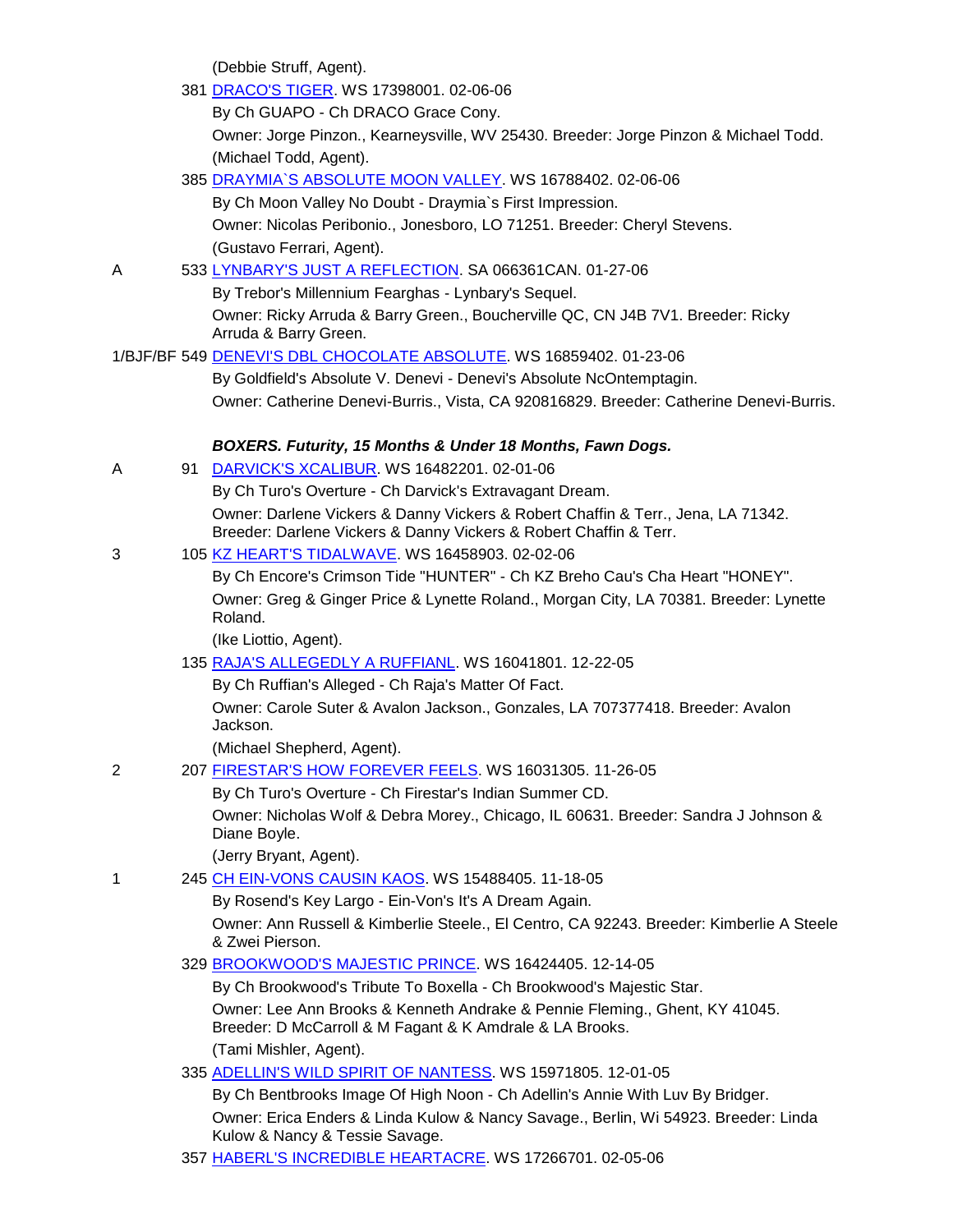|   | By Ch HeartAcre Cinnrhee Valentino - Ch Banta-Riegel's Sizzlin Sensation CD RN.                                                             |
|---|---------------------------------------------------------------------------------------------------------------------------------------------|
|   | Owner: Michele Valente & JoAnn Haberl & B J Barnhart., Oviedo, FL 32765. Breeder:<br>JoAnn Haberl & B J Barnhart.                           |
| 4 | 371 MADEGAN MAVERICK WARRIOR. WS 16424403. 12-14-05                                                                                         |
|   | By Ch Brookwood's Tribute To Boxella - Ch Brookwood's Majestic Star.                                                                        |
|   | Owner: Deborah McCarroll & Mark Fagan., San Jose, CA 95125. Breeder: D McCarroll &<br>M Fagan & K Andrake & L Brooks.                       |
|   | (Gary Steele, Agent).                                                                                                                       |
| A | 401 BIRCHWOODS CHAS'N TIME. WS 15829101. 12-06-05                                                                                           |
|   | By Ch Woods End Time'N Again - Ch Birchwoods Enchanted Secret.                                                                              |
|   | Owner: Rita Wernette., Lake, MI 48632. Breeder: Rita Wernette.                                                                              |
|   | (Christa Cook-Chiaurro, Agent).                                                                                                             |
|   | 445 GARNSEY'S SIGNATURE. WS 15285201. 11-18-05                                                                                              |
|   | By Ch Garnsey's Varsity Blues - Garnsey's Footprints In The Sand.                                                                           |
|   | Owner: Clayton G Haviland IV., Palm Beach Gardens, FL 33418. Breeder: Clayton G<br>Haviland IV.                                             |
|   | BOXERS. Futurity, 6 to 9 Months, Brindle Bitches.                                                                                           |
|   | 104 EASTWIND'S MILLION DOLLAR BABY. WS 19783301. 10-26-06                                                                                   |
|   | By Ch Bayview Strides Ahead - Ch Eastwind's Lunar Eclipse.                                                                                  |
|   | Owner: Kathy McGehee & Gale Shay., Brookhaven, MS 39601. Breeder: Tom & Gale<br>Shay.                                                       |
|   | (Jack I Brown, Agent).                                                                                                                      |
| 3 | 114 KATANDY'S HOT PURSUIT. WS 20447305. 10-28-06                                                                                            |
|   | By Ch Amity Hall's Record Breaker - Ch Katandy's Night Magic.                                                                               |
|   | Owner: Lee Morris., Davidsonville, MD 21035. Breeder: Lee Morris & Andy Morris.                                                             |
| 2 | 220 CACHET'S SYMPHONY. WS 18970001. 08-10-06                                                                                                |
|   | By Ch Turo's Overture - Cachet's Black Rose At Dogwood.<br>Owner: L Magowitz & Gail Miller & L Tibbitts-Ridings., Adams, MA 01220. Breeder: |
|   | Deborah Kiley-Brunhild & Leonard Magowitz.                                                                                                  |
|   | 232 CR'S BELLE OF THE BALL. WS 19718206. 11-04-06                                                                                           |
|   | By Ch Weston's Cry For Freedom - CR One Hot MaMa.                                                                                           |
|   | Owner: Tosha Ebersole & Cindy Walunas., Brooklyn, MI 49230. Breeder: Cindy & Rick<br>Walunas.                                               |
|   | (Genine DeMaso, Agent).                                                                                                                     |
| 1 | 246 SARMEDA FLB DIAMOND FIRE. WS 19698201. 10-28-06                                                                                         |
|   | By Ch Kg Halcyon Fire King - FLB Sarmeda Unforgettable.                                                                                     |
|   | Owner: Kristina Buckley & Jeri Boccio., Brewster, MA 02631. Breeder: Kristina Buckley &<br>Jeri Boccio.                                     |
|   | (Debbie Struff, Agent).                                                                                                                     |
|   | 274 CACHET'S PREMONITION. WS 20038002. 09-23-06                                                                                             |
|   | By Peerless Don Juan - Ch Cachet's Wicked Temptations.                                                                                      |
|   | Owner: Len Magowitz & Lou-Ann Tibbitts-Ridings., Troy, NY 12180. Breeder: Len<br>Magowitz & Lou-Ann Tibbitts-Ridings.                       |
| Α | 286 GLENWOOD'S A VIEW TO A KILL. WS 19631302. 09-24-06                                                                                      |
|   | By Ch Bix-L's Ricochet To Greyhawk - Ch Skidoo's Charlie's Angel.                                                                           |
|   | Owner: Charles Vose & Marie Ramirez., Richmond, CA 94803. Breeder: Charles Vose &<br>Wendy Morawski.                                        |
| Α | 430 CR'S PASSION - N- CAMELIARD. WS 19718205. 11-04-06                                                                                      |
|   | By Ch Weston's Cry For Freedom - CR One Hot MaMa.                                                                                           |
|   | Owner: Virginia Johnson & Cindy Walunas., Belleville, MI 48111. Breeder: Rick & Cindy                                                       |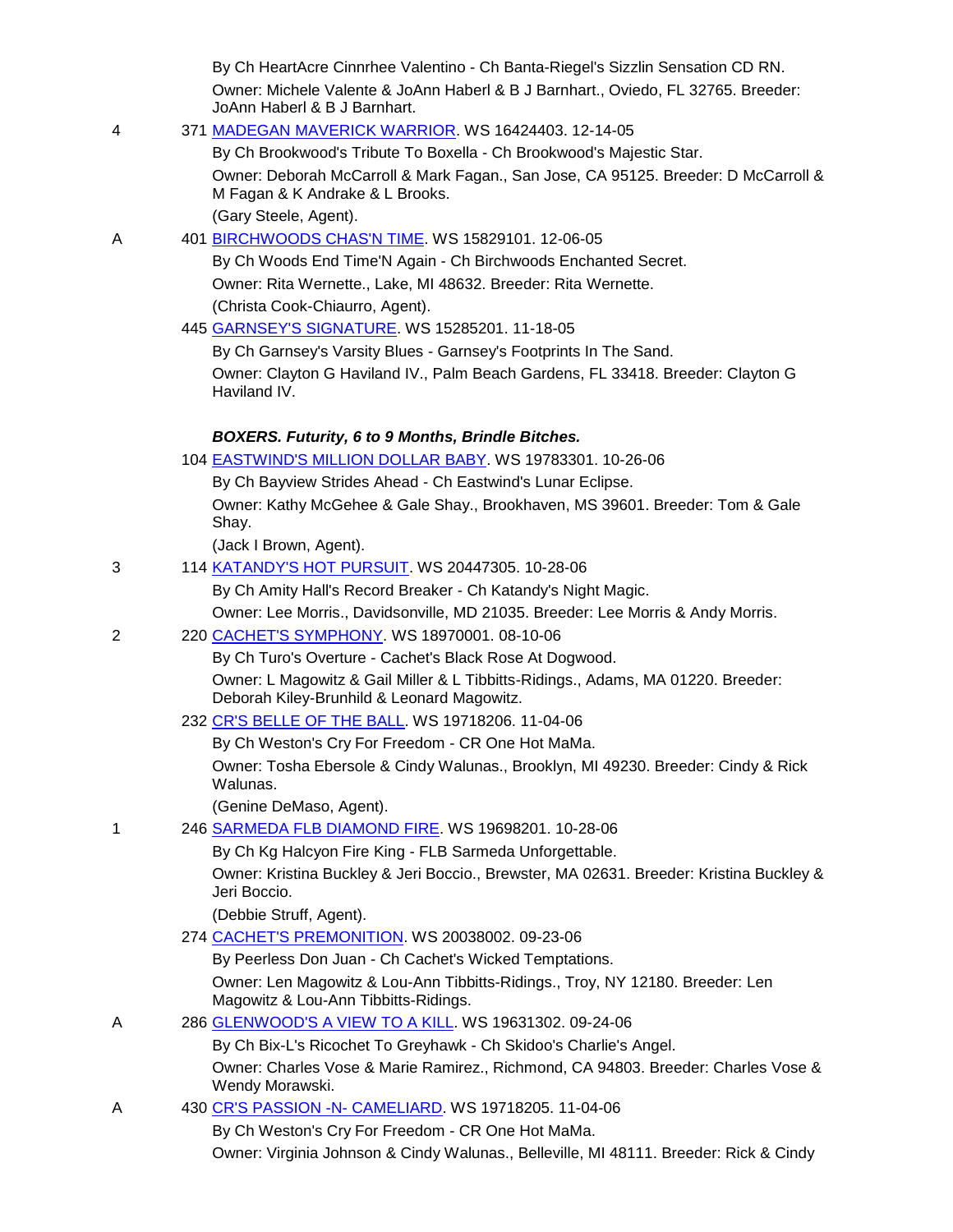Walunas.

|       | 432 DOODAH'S DEAL OR NO DEAL AT LOGAN ELM. WS 19189102. 09-17-06                                                      |
|-------|-----------------------------------------------------------------------------------------------------------------------|
|       | By DooDah's Gone Haywire - DooDah's One To Watch.                                                                     |
|       | Owner: Jeff Phillips & Sheryll Frederick., Stoutsville, OH 43154. Breeder: Jim & Sheryll<br>Frederick.                |
|       | 484 KENASHER'S CACHET PRISCILLA. WS 20038003. 09-23-06                                                                |
|       | By Peerless Don Juan - Ch Cachet's Wicked Temptations.                                                                |
|       | Owner: Ken & Sherry Johnson & Len Magowitz., Hoschton, GA 30548. Breeder: Lou-Ann<br>Tibbitts-Ridinds & Len Magowitz. |
| 4     | 500 INDIGO'S LUCK BE A LADY V TURO. WS 19604403. 08-17-06                                                             |
|       | By Ch TuRo's Overture - Ch Donandru-Vicson Mystic Madison.                                                            |
|       | Owner: Lynn Cooch & Diane Monson., Anoka, MN 55303. Breeder: Diane Monson & Lynn<br>Cooch.                            |
|       | (Rhonda Nichols, Agent).                                                                                              |
|       | <b>BOXERS. Futurity, 6 to 9 Months, Fawn Bitches.</b>                                                                 |
| 2     | 52 SEEJAY'S GOLDEN MALIBU BARBIE. WS 19465902. 11-06-06                                                               |
|       | By Waverly's Webe Jamin - Honey's Golden Autumn Star.                                                                 |
|       | Owner: Joel Szust., Miami, FL 33176. Breeder: Joel Szust.                                                             |
|       | (K Page Conrad, Agent).                                                                                               |
| А     | 54 WINDKIST CHAMPAGNE HEAVEN SENT. WS 20319301. 11-01-06                                                              |
|       | By Ch Woods End Crown Sable - Ch Champagne Windkist High Hopes.                                                       |
|       | Owner: Gene Simpson & Marie Simpson., E.Falmouth, MA 02536. Breeder: Gene Simpson<br>& Philip Gelinas.                |
| 4     | 70 MOJAVE CREST'S DREAM KEEPER V UTOPIA. WS 18749203. 08-29-06                                                        |
|       | By Ch Mojave Crest's Skywalker - Hetrick's Too Hot To Handle.                                                         |
|       | Owner: Suzanne Aline Playter & Kalynn Hetrick., Palmdale, CA 93591. Breeder: Anna M. &<br>Kalynn Hetrick.             |
|       | (Wendy Bettis, Agent).                                                                                                |
| 1/BPF | 72 UTOPIA'S GODDESS OF THE HUNT. WS 18749201. 08-29-06                                                                |
|       | By Ch Mojave Crest's Skywalker - Hetrick's Too Hot To Handle.                                                         |
|       | Owner: Anna M Hetrick & Kalynn Hetrick., Devore, CA 92407. Breeder: Anna M & Kalynn<br>Hetrick.                       |
|       | (Wendy Bettis, Agent).                                                                                                |
|       | 92 MAHOGANY'S MI OWN SWEET TIME. WS 19612004. 10-08-06                                                                |
|       | By Ch HI-Tech's Basic Edition - Brush Hill's Bellisimo.                                                               |
|       | Owner: LuAnn Gardner & David Gardner., Rehoboth, MA 02769. Breeder: LuAnn Gardner<br>& Ellen Bradley.                 |
|       | (Marylou Hatfield, Agent).                                                                                            |
|       | 124 KATANDY'S CASCADE. WS 19792806. 11-04-06                                                                          |
|       | By Ch Raklyn's Stealin The Show - Ch Katandy's Magic Pixie Dust.                                                      |
|       | Owner: Lee Morris., Davidsonville, MD 21035. Breeder: Lee Morris.                                                     |
|       | 152 SHALSADE'S GOLDEN LEGACY. WS 19728501. 09-30-06                                                                   |
|       | By Ch Regal Hitech Picasso Of Darvick RN - Ch Kelly's Copy My Style Shalsade.                                         |
|       | Owner: Susan Kelly & Shirley Laussade., Kenner, LA 700627009. Breeder: Shirley<br>Laussade & Susan Kelly.             |
| A     | 226 STEPH J'S STORMY ATTITUDE WS 18787401.09-13-06                                                                    |
|       | By Ch Steph J's It's My Attitude - Ch Steph J's Solar Wind.                                                           |
|       | Owner: Stephania Jenks., Kingwood, TX 773393432. Breeder: Stephania Jenks.                                            |
|       | (Terri Galle, Agent).                                                                                                 |
|       | 262 PIGEONWOODS POP CONCERT. WS 19287605. 10-15-06                                                                    |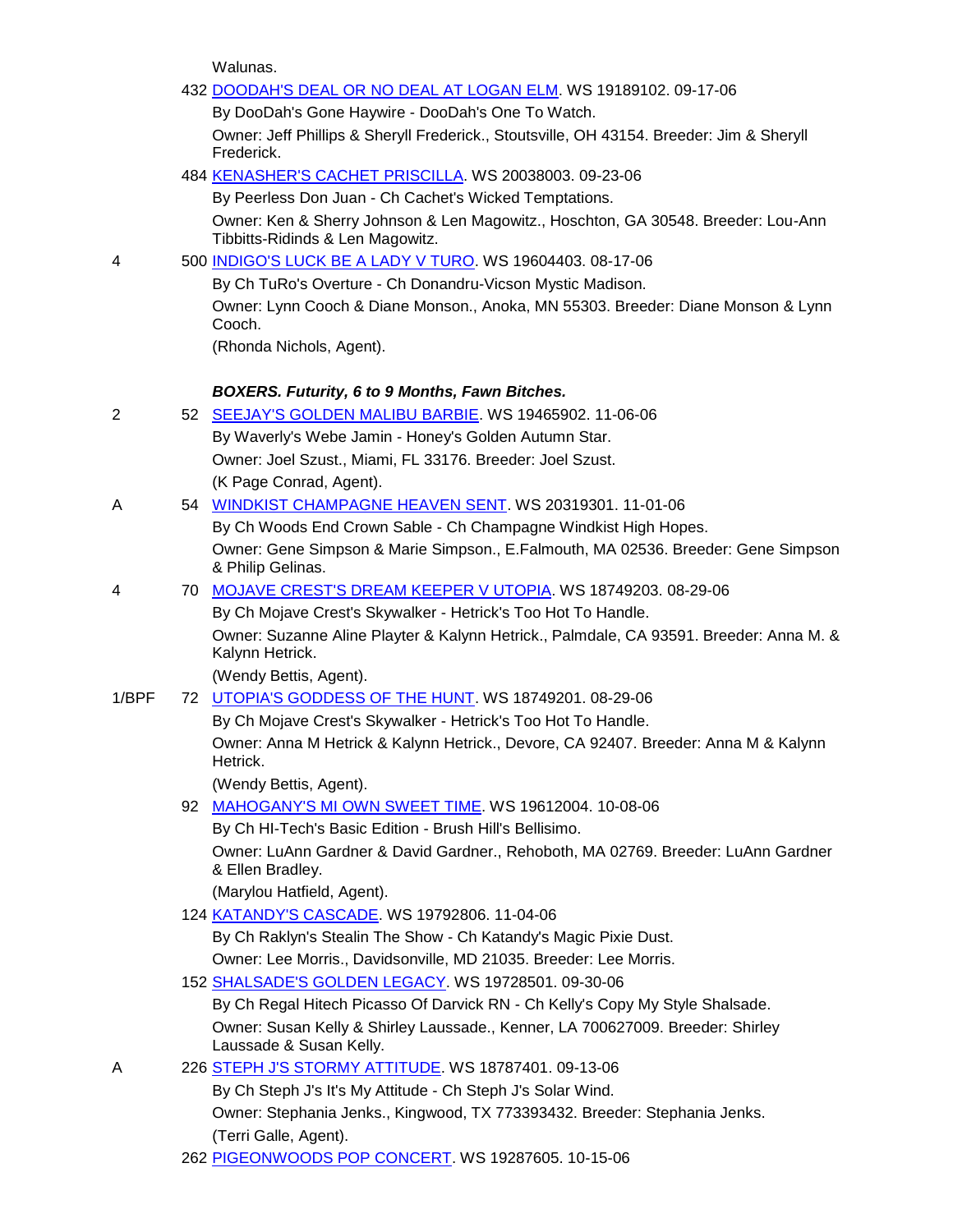By Ch Brookwoods Daydream Believer - Brunhilde Of Pigeonwoods. Owner: Katharina C Gatz., Hampshire, IL 601408349. Breeder: Katharina C Gatz. (Sherry L Canciamille, Agent).

272 [MAHOGANY'S FIRST MATE.](http://canis.infodog.com/files/bdogrsl1.prg;makc=WS_19612005;mdog=Mahogany_s_First_Mate;wins=all) WS 19612005. 10-08-06

By Ch HI-Tech's Basic Edition - Brush Hill's Bellisimo.

Owner: David Gardner & LuAnn Gardner., Rehoboth, MA 02769. Breeder: LuAnn Gardner & Ellen Bradley.

(Marylou Hatfield, Agent).

3 482 [MAHOGANY'S IT'S ABOUT TIME.](http://canis.infodog.com/files/bdogrsl1.prg;makc=WS_19612001;mdog=Mahogany_s_It_s_About_Time;wins=all) WS 19612001. 10-08-06

By Ch HI-Tech's Basic Edition - Brush Hill's Bellisimo.

Owner: LuAnn Gardner & David Gardner., Rehoboth, MA 02769. Breeder: LuAnn Gardner & Ellen Bradley.

(Marylou Hatfield, Agent).

542 [COUNTRY TIME'S JUST DOLL ME UP.](http://canis.infodog.com/files/bdogrsl1.prg;makc=WS_19289002;mdog=Country_Time_s_Just_Doll_Me_Up;wins=all) WS 19289002. 10-03-06

By Ch Backwoods Im Justa Country Boy - Portocalls Daisy Mae.

Owner: Karlene Borgman & Rhonda McNutt., Marysville, WA 98271. Breeder: Rhonda McNutt & Jamie Hardy.

(Tessie Savage, Agent).

A 592 [ENCORE'S PROVOCATIVE.](http://canis.infodog.com/files/bdogrsl1.prg;makc=WS_20089003;mdog=Encore_s_Provocative;wins=all) WS 20089003. 08-15-06

By Ch Encore's Bismark - Encore Anomar Tiramisu.

Owner: Dick & Carol MacDonald & Cheryl A Cates., Lland, CA 93544. Breeder: Cheryl A Cates.

628 [HI-TECH TARA'S PENELOPE.](http://canis.infodog.com/files/bdogrsl1.prg;makc=WS_18975803;mdog=Hi-Tech_Tara_s_Penelope;wins=all) WS 18975803. 09-06-06

By Ch Yankee's Patriot At Hi-Tech - Yankee's Tender Embrace Of Tara. Owner: Zoila A Truesdale & Barbara Grizlo., Seekonk, MA 027713926. Breeder: John Driscoll.

(Kimberly Pastella Colacca, Agent).

636 [KAYHILL NEXT TOP MODEL OF BAYVIEW.](http://canis.infodog.com/files/bdogrsl1.prg;makc=WS_19427402;mdog=Kayhill_Next_Top_Model_Of_Bayview;wins=all) WS 19427402. 09-16-06

By Ch Bix-L's Ricochet To Greyhawk - Bayview In The Groove.

Owner: Kay Isbell., Sacramento, CA 95831. Breeder: Kay Isbell & Ken & Paula Morrison. (Michael Shepherd, Agent).

A 642 [BEEVEE'S EASY ON THE EYES.](http://canis.infodog.com/files/bdogrsl1.prg;makc=WS_20025902;mdog=Beevee_s_Easy_On_The_Eyes;wins=all) WS 20025902. 11-04-06

By Ch Masues Out Of Luck - Bee-Vee's Helena Handbasket.

Owner: William A & Vicki C East., Greensboro, NC 274068213. Breeder: William A East & Vicki East.

## *BOXERS. Futurity, 9 to 12 Months, Brindle Bitches.*

- 44 [TRADONALEE RADIANCE.](http://canis.infodog.com/files/bdogrsl1.prg;makc=WS_19673701;mdog=Tradonalee_Radiance;wins=all) WS 19673701. 06-13-06 By Aracrest Rewynd Holly Lane - Aracrest Vivid. Owner: Nance Shields & Richard Shields., Canonsburg, PA 15317. Breeder: Norah McGriskin & Cora Verhulst. 1 46 [JAEGERHOUSE'S WALTZING MATILDA.](http://canis.infodog.com/files/bdogrsl1.prg;makc=SL_092847CN;mdog=Jaegerhouse_s_Waltzing_Matilda;wins=all) SL 092847CN. 06-14-06 By Halcyon Slipperywhenwet At KG - Jaegerhouse's Me Myself And I. Owner: Verena Jaeger., Stouffville, CN L4A 7X3. Breeder: Verena Jaeger. (Cindy Crawford-Gorath, Agent). A 62 [JOCAR'S CHEVY CORVETTE ZO6.](http://canis.infodog.com/files/bdogrsl1.prg;makc=WS_18156803;mdog=JoCar_s_Chevy_Corvette_ZO6;wins=all) WS 18156803. 06-03-06 By Ch Raypat's Bit O Honey - Ch Scenicvu's Iridescence. Owner: Debbie Stitzer-Brame., Virginia Beach, VA 23451. Breeder: Carol J. Novak. (Marylou Hatfield, Agent).
	- 90 [INSPIRATION'S REFLECT ON THIS.](http://canis.infodog.com/files/bdogrsl1.prg;makc=WS_18545301;mdog=Inspiration_s_Reflect_On_This;wins=all) WS 18545301. 07-13-06 By Ch Turo's Overture - Ch Inspiration's Amazing Grace.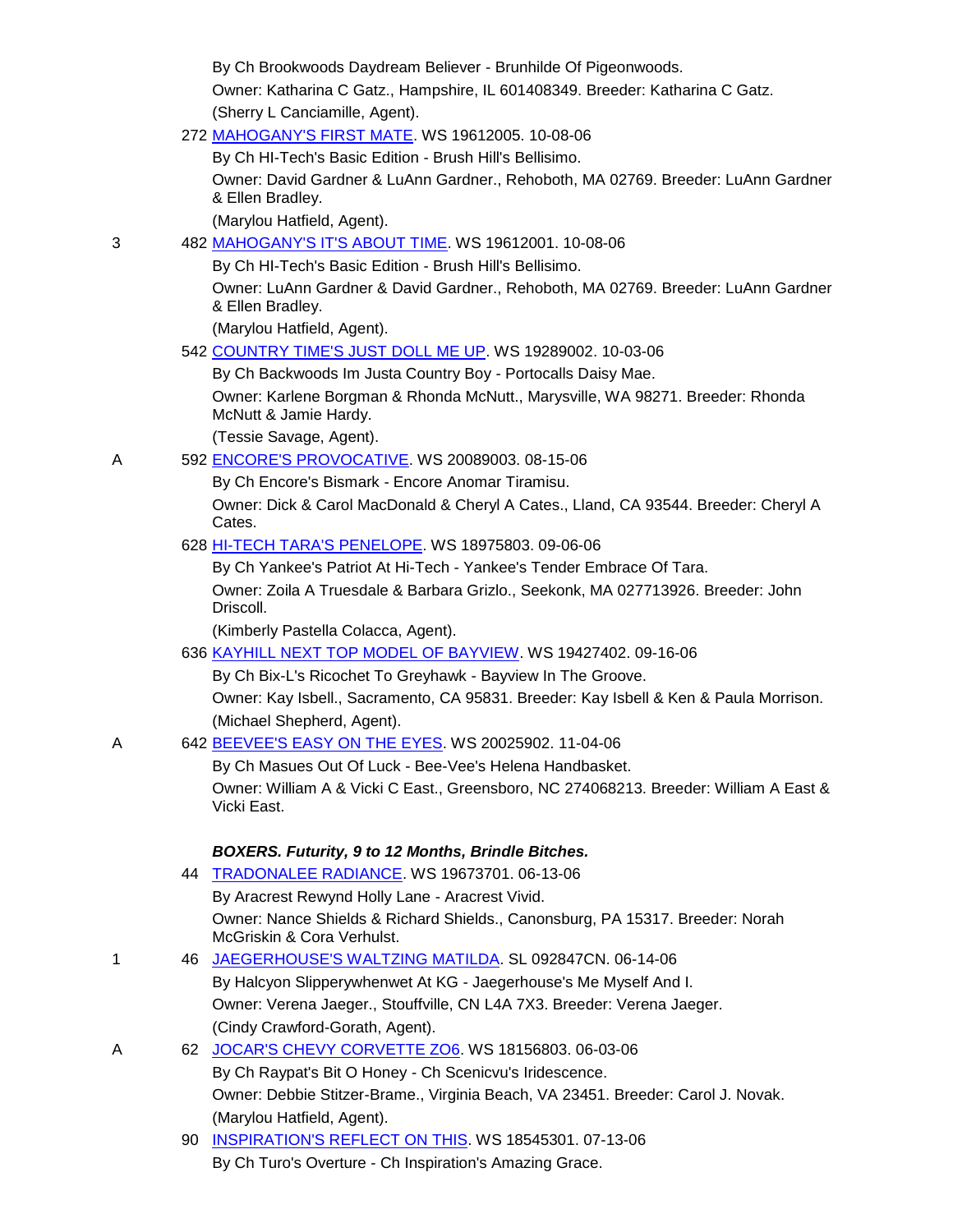Owner: Gina Freer., Auburn, IN 46706. Breeder: Gina Freer.

| 10.101. Olita Floor., Awartii, IIN 407 00. Diccaet. Olita Flo                                                          |
|------------------------------------------------------------------------------------------------------------------------|
| 112 KATANDY'S SKYE'S THE LIMIT. WS 2000201. 07-23-06                                                                   |
| By Ch Holly Lane's Spin A Dream - Ch Omega's Jade.                                                                     |
| Owner: Lee Morris., Davidsonville, MD 21035. Breeder: Lee Morris.                                                      |
| 128 LYNBARY'S TASTE OF HONEY. SN 116954CAN. 07-25-06                                                                   |
| By Lynbary's Motivator - Lynbary's Earth Angel.                                                                        |
| Owner: Litsa Duphette & Barry Green., Ormstown QC, CN J0S 1K0. Breeder: Barry & Lynn<br>Green.                         |
| (Nora McGriskin, Agent).                                                                                               |
| 130 LYNBARY'S VIE EN ROSE. SN 105765CAN. 07-25-06                                                                      |
| By Lynbary's Motivator - Lynbary's Earth Angel.                                                                        |
| Owner: Barry H Green & Lynn Green., Ormstown QC, CN J0S 1K0. Breeder: Barry H<br>Green & Lynn Green.                   |
| (Nora McGriskin, Agent).                                                                                               |
| 140 LYNBARY'S SPEAKER OF THE HOUSE. SN 116951CAN. 07-07-06                                                             |
| By Trebor's Millenium Fearghas - Ch Lynbarry's Showtime Sierra.                                                        |
| Owner: Helen Frankland., Ormstown QC, CN J0S 1K0. Breeder: Lieanne Green & Barry &<br>Lynn Green.                      |
| (Nora McGriskin, Agent).                                                                                               |
| 142 SYMPHONY'S SUMMER WIND. WS 18501403. 07-27-06                                                                      |
| By Ch Ein-Von's Dealers Choice - R And G's Pocket Change.                                                              |
| Owner: Mollie Smith & Reuben Smith., Peoria, AZ 85381. Breeder: Reuben Smith & Mollie<br>Smith & Gayann Jones.         |
| (Kimberlie Steele, Agent).                                                                                             |
| 156 CADANCE'S LOOK AT ME SHINE. WS 18770402. 08-06-06                                                                  |
| By Ch Cadance's Look At Me Now - Breho Emerson Shine On Me.                                                            |
| Owner: Candy & Hank Bartos., North Pole, AK 99705. Breeder: B Stuckey & K & J<br>Emerson & T Galle.                    |
| 166 SOLEIL'S HOT FUSS. WS 18558201. 07-28-06                                                                           |
| By Ch Hallmark's Fresh Strawberry - Ch Shelterwoods Femme Fatale.                                                      |
| Owner: Katrina Leung & Emily Lopez., Emeryville, CA 94608. Breeder: Katrina Leung &<br>Richard Sun.                    |
| (Kimberlie Steele-Gamero, Agent).                                                                                      |
| 186 SHADIGEE'S LADY LUCK. WS 18043807. 06-21-06                                                                        |
| By Ch Summer's Blackjack Of Shadigee - Shadigee's Hidden Secret.                                                       |
| Owner: Lee & Mary J Nowak., Alvaton, KY 42122. Breeder: Lisa & Kevin Gibbs & Lee &<br>Mary Nowak.                      |
| (Page Conrad, Agent).                                                                                                  |
| 194 FIRESTAR'S PAINT THE TOWN. WS 17928907. 06-04-06                                                                   |
| By Ch Bee-Mike's One Night Stand - Ch Firestar's Lindy Hop.                                                            |
| Owner: Diane E Boyle & Elizabeth J Cavanaugh., Chicago, IL 606303520. Breeder: Diane<br>E Boyle & Elizabeth Cavanaugh. |
| (Jerry Bryant, Agent).                                                                                                 |
| 206 LANDO TADDS KISS ME ONCE AGAIN. WS 18242201. 06-10-06                                                              |
| By Ch Nantess Myde High Roller - Tadd's Kiss Me Twice.                                                                 |
| Owner: Donna Doane & Trish Olinghouse., Neosho, MO 64850. Breeder: Donna Doane &<br>Trish Olinghouse.                  |
| (Tess Savage, Agent).                                                                                                  |
| 208 BREHO EMERSON DREAM WALKIN'. WS 18770403. 08-06-06                                                                 |

By Ch Cadance's Look At Me Now - Breho Emerson Shine On Me. Owner: Suzanne Crites & Brenda Stuckey & K Emerson & T Galle., Hot Springs, AR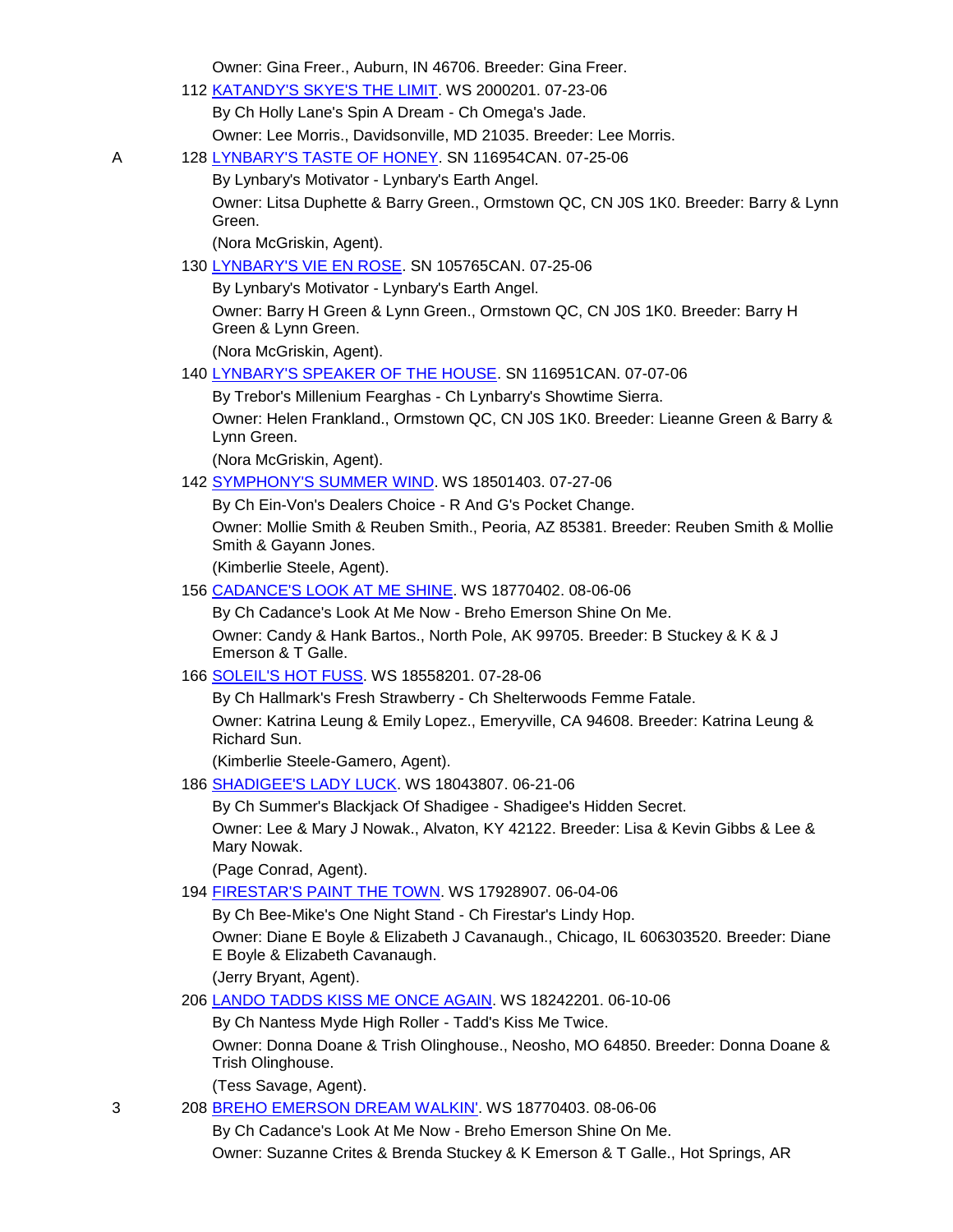71913. Breeder: K & J Emerson & Brenda Stuckey & Theresa Galle.

|   | 71913. Breeder: K & J Emerson & Brenda Stuckey & Theresa Galle.                                                                                   |
|---|---------------------------------------------------------------------------------------------------------------------------------------------------|
|   | 222 CAMELIARD'S VEGAS SHOWGIRL. WS 18508206. 07-03-06                                                                                             |
|   | By Ch Weston's Cry For Freedom - Ch Cameliard's Whisper In The Wind.                                                                              |
|   | Owner: Susan Boslet., Dearborn Heights, MI 48125. Breeder: Ginger Johnson.                                                                        |
|   | (Genine Demaso, Agent).                                                                                                                           |
|   | 248 BACKWOODS TAYLOR MADE ILLUSION. WS 18455101. 06-08-06                                                                                         |
|   | By Ch HighRivers Taylor Made Of Backwoods - Backwoods Ebony O' Kami-Ko N' Kini.                                                                   |
|   | Owner: Sarah South & Beverly Albert., Town Creek, AL 35672. Breeder: Beverly Albert &                                                             |
|   | Sarah South.                                                                                                                                      |
|   | (Sherry Canciamille, Agent).                                                                                                                      |
|   | 276 SOLEIL'S HOT PANTS. WS 18558205. 07-28-06                                                                                                     |
|   | By Ch Hallmark's Fresh Strawberry - Ch Shelterwoods Femme Fatale.                                                                                 |
|   | Owner: Jen Chandler & Katrina Leung., Emeryville, CA 94608. Breeder: Katrina Leung &<br>Richard Sun.                                              |
|   | (Kimberlie Steele, Agent).                                                                                                                        |
|   | 288 JOCAR'S PONTIAC GTO. WS 18156802. 06-03-06                                                                                                    |
|   | By Ch Raypat's Bit O Honey - Ch Scenicvu's Iridescence.                                                                                           |
|   | Owner: Robert & Carolyn Grimm., Gibsonia, PA 150448101. Breeder: Carol J Novak.                                                                   |
| 4 | 302 BREHO EMERSON SHOCK'N Y'ALL. WS 18770401. 08-06-06                                                                                            |
|   | By Ch Cadance's Look At Me Now - Breho Emerson Shine On Me.                                                                                       |
|   | Owner: Brenda Stuckey & Karen & Jim Emerson & Theresa Galle., Jonesboro, LA<br>712515418. Breeder: Owners.                                        |
|   | 304 RAINEYLANE AMITY HALL CHA CHA. WS 18334901. 07-01-06                                                                                          |
|   | By Ch Raklyns Showboat - Ch Raineylane Amity Hall Ambiance TT.                                                                                    |
|   | Owner: Jack & Bridget Brown., Pelham, AL 351243665. Breeder: Beth Downey.                                                                         |
|   | 388 EIN-VON'S LONDON BRIDGES WS 18763201.08-06-06                                                                                                 |
|   | By Ein-Von's Disc Jockey - Ch Jendar's Ein Von's Passion.                                                                                         |
|   | Owner: Zwei A & Vickie A Pierson & Kimberlie Pierson., San Leandro, CA 94577. Breeder:<br>Zwei A & Vickie A Pierson.                              |
|   | (Kimberlie Steele-Gamero, Agent).                                                                                                                 |
|   | 516 BACKWOODS IMA DOLL. WS 18554101. 07-01-06                                                                                                     |
|   | By Ch High Rivers Taylor Made Of Backwoods - Backwods Places N The Heart.                                                                         |
|   | Owner: Laurie Roberson & Sarah South., Watonga, OK 73772. Breeder: Sarah South.                                                                   |
|   | (Tina Starr, Agent).                                                                                                                              |
| 2 | 600 HEARTACRE HABERL FULCO'S CONTESSA. WS 18478101. 06-26-06                                                                                      |
|   | By Haberl's Heartacre's U Got It RN - Ch Heart Acres N Fulco Hearts Desire.                                                                       |
|   | Owner: Dr James Kilman & Priscilla Kilman & Joann Haberl., Grove City, OH 431239198.<br>Breeder: Connie Fulco & Priscilla Kilman & Dominic Fulco. |
|   | (BJ Barnhart, Agent).                                                                                                                             |
|   | <b>BOXERS. Futurity, 9 to 12 Months, Fawn Bitches.</b>                                                                                            |
| 2 | 64 PATRIOT'S BELLA MIA OF INTEGRITY. WS 18354701. 06-12-06                                                                                        |
|   | By Ch Berlane Rosend's Tribute To BK - Ch Patriot's Liberty Belle.                                                                                |
|   | Owner: Melissa Sheehan & Dianne Haas., San Leandro, CA 945775102. Breeder: Melissa<br>Sheehan & Dianne Haas.                                      |
|   | (Cheryl Cates, Agent).                                                                                                                            |
| 3 | 86 JUBAR CAPRI'S DREAM MAKER. WS 19055902. 07-27-06                                                                                               |
|   | By Ch Capri's Woods End Spellcaster - Ch Jubar's Starting Up At Dabro.                                                                            |
|   | Owner: Nickels Rhonda & Barry Hendley & Barbara Bachman., Plattsmouth, NE 68048.<br>Breeder: Brown David & Barry Hendley.                         |

(Diego Fernando Garcia, Agent).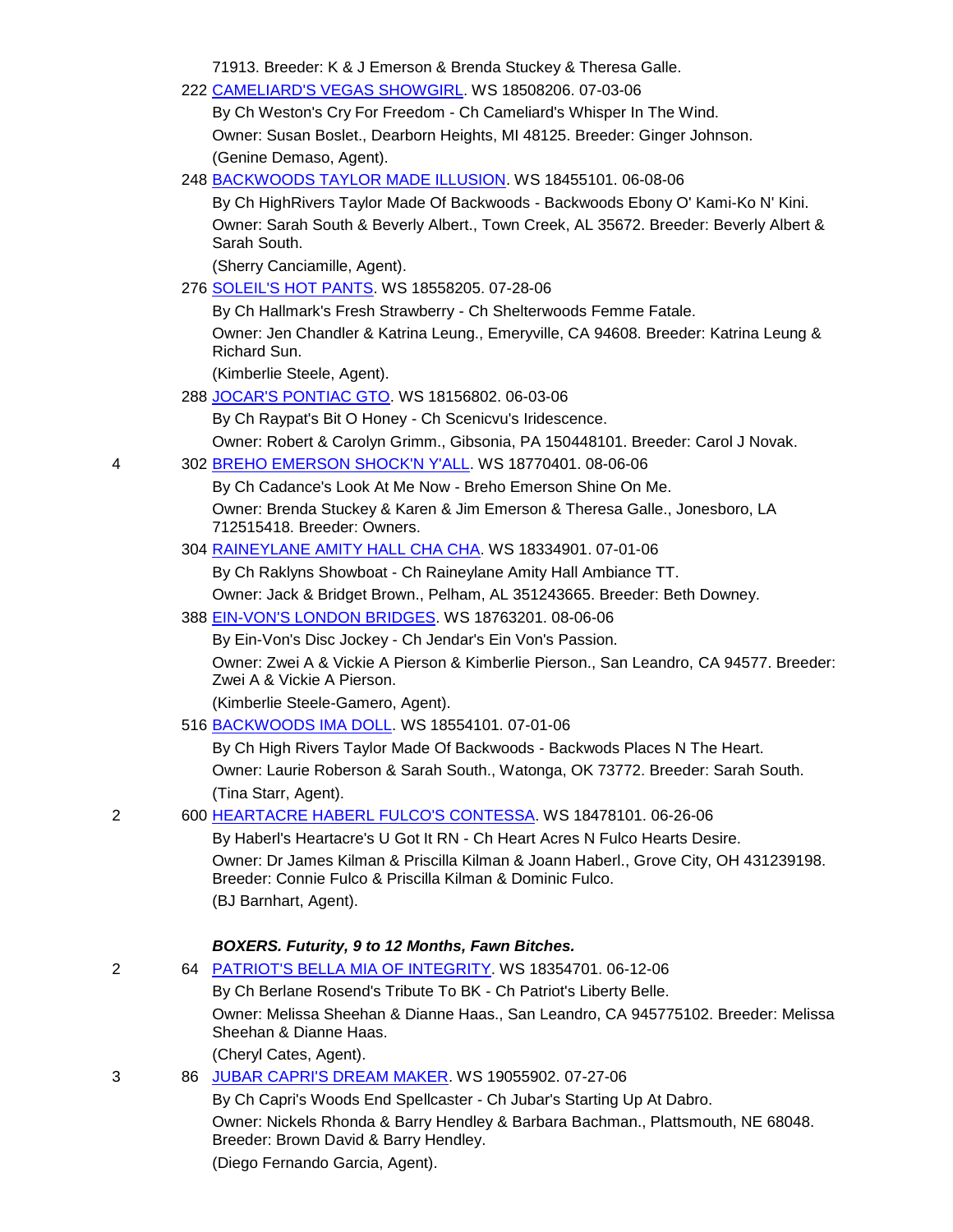|   | 144 LADI LUCK'S ETERNAL MAGIC. WS 19095502. 07-07-06                                                 |
|---|------------------------------------------------------------------------------------------------------|
|   | By Ch Rochils Call Of The Wild - Ch Ladi Lucks Magical Illusion.                                     |
|   | Owner: Shelli McGregor., Blair, NE 68008. Breeder: Shelli McGregor.                                  |
|   | (Norah McGriskin, Agent).                                                                            |
|   | 146 LADI LUCK'S MAGICAL ILLUMINATI. WS 19095501. 07-07-06                                            |
|   | By Ch Rochils Call Of The Wild - Ch Ladi Lucks Magical Illusion.                                     |
|   | Owner: Shelli McGregor., Blair, NE 68008. Breeder: Shelli McGregor.                                  |
|   | (Lori McClain, Agent).                                                                               |
|   | 148 LADI LUCKS RED HOT MAGIC. WS 19095503. 07-07-06                                                  |
|   | By Ch Rochils Call Of The Wild - Ch Ladi Lucks Magical Illusion.                                     |
|   | Owner: Shelli McGregor., Blair, NE 68008. Breeder: Shelli McGregor.                                  |
|   | (Sherry Canciamille, Agent).                                                                         |
|   | 168 FIRESTAR'S FLICKER OF FAITH. WS--1792805. 06-04-06                                               |
|   | By Ch Bee Mike's One Night Stand - Ch Firestar's Lindy Hop.                                          |
|   | Owner: Mary Drennan., Wheaton, IL 60187. Breeder: Diane E Boyles & Elizabeth<br>Cavanaugh.           |
|   | (Jerry Bryant PHA AKC, Agent).                                                                       |
| 4 | 218 SHARLEDAR'S CROWN JEWEL. WS 18503602. 07-20-06                                                   |
|   | By Ch Triple Crown's Prince Of Thieves - Sharledar's Georgia On My Mind.                             |
|   | Owner: Sharon Darby., Dillsboro, IN 47018. Breeder: Sharon Darby.                                    |
|   | (Tami Mishler, Agent).                                                                               |
| A | 244 FLB KISS ME KATE. WS 18667004. 06-19-06                                                          |
|   | By Ch FLB Reminiscing In Tempo - FLB So Easy To Love.                                                |
|   | Owner: Elizabeth DeBella & Jeri Boccio., Brewster, MA 02631. Breeder: Jeri Boccio.                   |
|   | (Debbie Struff, Agent).                                                                              |
|   | 290 WISHPAW'S GOLDEN NUGGET. WS 20400302. 08-06-06                                                   |
|   | By Ch Rochils Restless Warrior - Wishpaws Cabaret Breeze.                                            |
|   | Owner: Judith Kelly & Charles Kelly., Mena, AR 71953. Breeder: Judith Kelly & Charles<br>Kelly.      |
|   | (Lori McClain, Agent).                                                                               |
|   | 306 STRAWBERRY N REO GOLD DUST. WS 18608705. 08-02-06                                                |
|   | By Ch Strawberry's Medalist - Ch Bayridge's Circuit Breaker.                                         |
|   | Owner: Bruce E & Judith T Voran., Strawberry, AZ 85544. Breeder: Sharon Baird &<br>Deborah Schehner. |
|   | (Gary Steele, Agent).                                                                                |
|   | 328 JUST-A-WYN'S CELTIC PRINCESS. WS 18407501. 07-18-06                                              |
|   | By Ch Just-A-Wyn's Gold N Boy At Heartacres - Just-A-Wyn's Rampage.                                  |
|   | Owner: Ashley Wynieski & Alan Glatte., Elyra, OH 44035. Breeder: Mary Lynn & Ashley<br>Wynieski.     |
|   | 338 BENCHMARK'S HEARTS A FIRE. WS 18073302. 06-19-06                                                 |
|   | By Ch McCoy's Hide Your Hearts - Benchmark's Calamity Jane RN.                                       |
|   | Owner: Ellen Ellerman., Greencastle, IN 461357975. Breeder: Ellen Ellerman.                          |
|   | (Genine DeMaso, Agent).                                                                              |
|   | 354 BARGARY'S I DID IT MY WAY. WS 20464901. 06-21-06                                                 |
|   | By Ch Shadow's Nairobi - Ch Bargary's Shadow Dancing NA.                                             |
|   | Owner: Barbara & Gary Wadge., LaCombe, LA 70445. Breeder: Barbara & Gary Wadge.                      |
|   | 356 BARGARY'S GRANDE ILLUSION. WS 17961702. 05-14-06                                                 |
|   | By Ch Bargary's Buried Treasure - Bargary's Happy Days RN NAJ.                                       |

Owner: Barbara Wadge & Gary Wadge., Lacombe, LA 70445. Breeder: Barbara Wadge & Jennifer & Clint Yates.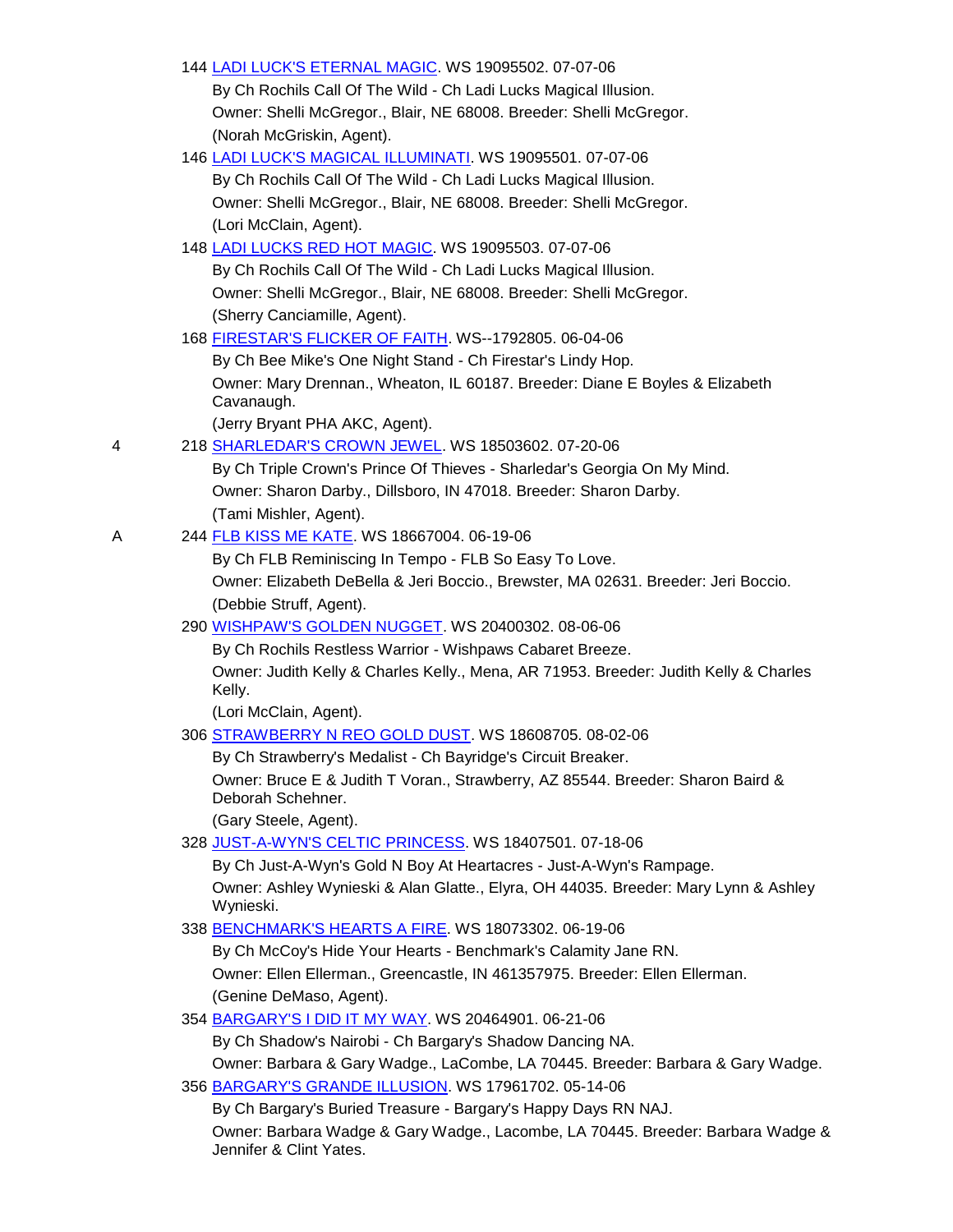(Terri Galle, Agent).

|   | 406 BRUSH HILL'S ALL RILED UP. WS 17938002. 06-23-06                                                                     |
|---|--------------------------------------------------------------------------------------------------------------------------|
|   | By Ch Halcyon I Rest My Case - Brush Hill's Hanky Panky.                                                                 |
|   | Owner: Ellen Bradley & Jane Tully., Milton, MA 02186. Breeder: Ellen Bradley.                                            |
|   | 420 MOON VALLEY BELIEVE IN ME. WS 18816502. 08-01-06                                                                     |
|   | By Ch Draymia Moon Valley Impact - Ch Moon Valley Reason To Believe.                                                     |
|   | Owner: Nancy Schepis & Ida Baum., Glendale, AZ 85304. Breeder: Nancy Schepis & Ida                                       |
|   | Baum.                                                                                                                    |
|   | 460 MIROS GOT THE SAME OLD BLUES. WS 17949704. 05-21-06                                                                  |
|   | By Ch Jubars Dr Feel Good Of Sandy Hill - Ch MiRos TN Homesick Blues.                                                    |
|   | Owner: Robin & Michael Kennedy., Clarksville, TN 37040. Breeder: Robin & Michael<br>Kennedy.                             |
|   | (Jack I Brown, Agent).                                                                                                   |
|   | 466 MIRO-TEALCRESTS WHATS UR NAME. WS 17949708. 05-21-06                                                                 |
|   | By Ch Jubar's Dr Feelgood Of Sandy Hill - Ch Miro's TN Homesick Blues.                                                   |
|   | Owner: Jill Hootman & Robin Kennedy., Clarksville, TN 37040. Breeder: Robin & Michael<br>Kennedy.                        |
|   | (Jack I Brown, Agent).                                                                                                   |
| 1 | 488 TRUSTY'S DRIVE'N RECKLESS. WS 19923502. 07-11-06                                                                     |
|   | By Ch Burlwood's Drive'm Wild Dreamweaver - Ch Trusty's Crystal Ball.                                                    |
|   | Owner: Keri Paulson & Rhonda Nickels., Fairfax, SD 57335. Breeder: Carla Trusty.                                         |
|   | 528 JUBAR X MIRO CROSSROADS TO KENLIE. WS 17949706. 05-21-06                                                             |
|   | By Ch Jubar's Dr Feelgood Of Sandy Hill - Ch Miros Tn Homesick Blues.                                                    |
|   | Owner: Ken & Julie Ingle & Barry & Judy Hendley., Leicester, NC 28748. Breeder: Robin<br>Kennedy.                        |
|   | 544 PRO'S BORDEAUX SOMETHING NEW. WS 19102702. 07-26-06                                                                  |
|   | By Ch PRO's Original 501 Blues - PRO's Lest He Be Forgotten.                                                             |
|   | Owner: Bill Lewis & Jackie Elgin & Peggy Otto., McCormick, SC 29835. Breeder: Peggy A<br>Otto & William R Dulaney.       |
|   | (Megan McCartney, Agent).                                                                                                |
| Α | 548 PRO'S FOR RICHER OR FOR POORER. WS 19102703. 07-26-06                                                                |
|   | By Ch PRO's Original 501 Blues - PRO's Lest He Be Forgotten.                                                             |
|   | Owner: Wil Sligh & Darius Bridges., Charleston, SC 29403. Breeder: Peggy A Otto &<br>William R Dulaney.                  |
|   | (Jorge Pinzon, Agent).                                                                                                   |
|   | 604 WISHPAW'S ISLE OF CAPRI. WS 20400301. 08-06-06                                                                       |
|   | By Ch Rochils Restless Warrior - Wishpaws Cabaret Breeze.                                                                |
|   | Owner: Julie Lawrence & Debbie & Mark Schlesinger., Little Rock, AR 722234290.<br>Breeder: Judith Kelly & Charles Kelly. |
|   | (Michael Shepherd, Agent).                                                                                               |
| Α | 644 JUPITER'S FORTUNA DE MASUES. WS 17754102. 05-10-06                                                                   |
|   | By Ch Masue's Out Of Luck - Ch Masue's Bride Of Jupiter.                                                                 |
|   | Owner: Sue Tolbert., Troutville, VA 24175. Breeder: Candace Boyd.                                                        |
|   | (Vicki East, Agent).                                                                                                     |
|   | BOXERS. Futurity, 12 to 15 Months, Brindle Bitches.                                                                      |
|   | 40 GARNSEY'S BLACK DAHLIA. WS 16501702. 02-11-06                                                                         |
|   | By Ch Garnsey's Mad Max - Korbel's Exclusive Encore.                                                                     |
|   | Owner: Randi Sims., Melbourne, FL 32935. Breeder: Clayton G Haviland IV.                                                 |
|   | (Jerry Bryant, PHA, Agent).                                                                                              |

80 [PARASOL PRICE OF ROYALTY.](http://canis.infodog.com/files/bdogrsl1.prg;makc=WS_16686401;mdog=Parasol_Price_Of_Royalty;wins=all) WS 16686401. 03-03-06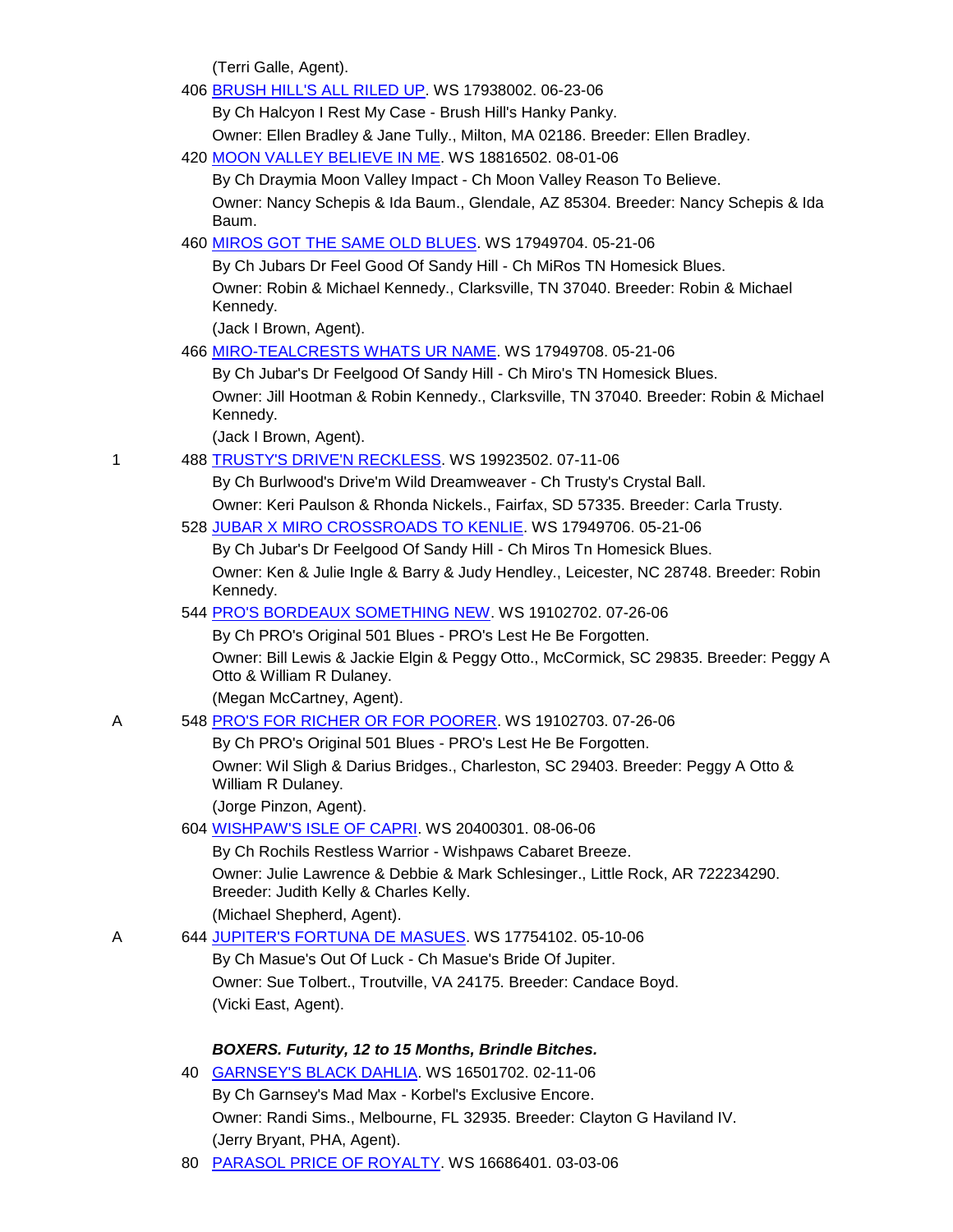|   | By Ch Suro's Crown Royal - Ch Wildwood's Priceless Parasol.                                                                           |
|---|---------------------------------------------------------------------------------------------------------------------------------------|
|   | Owner: A Dees & M Hennessey & L Chaplain & I Liotto., Biloxi, MS 39532. Breeder: M<br>Hennessey & L Chaplain & I Liotto & J Meyer.    |
|   | 116 PRIMO'S 14K FOOLISH NUGGET. WS 17258411. 04-01-06                                                                                 |
|   | By Ch Rosewood's Custom Made - Gamet's Midnight Fire-in-Hole.                                                                         |
|   | Owner: Mary Plummer & Phyllis Cooney & Patrick Cooney., Palm Beach Gardens, FL<br>33410. Breeder: Phyllis Cooney & Patrick Cooney.    |
| 4 | 162 FUERST'S REDBIRD SENSATION. WS 17257206. 04-27-06                                                                                 |
|   | By Ch Greenfields Politically Incorrect - Ch Fuerst's Country Star.                                                                   |
|   | Owner: Mary Murphy & Gary & Peggy Fuerst., Cisne, IL 62823. Breeder: Gary & Peggy<br>Fuerst.                                          |
| 1 | 240 LATTALANE'S KISS ME I'M IRISH. WS 16720401. 03-17-06                                                                              |
|   | By Ch TuRo's Overture - Ch LattaLane's Cover Story.                                                                                   |
|   | Owner: Thomas & Carol Latta., Corder, MO 64021. Breeder: Thomas & Carol Latta.                                                        |
|   | (Lori McClain, Agent).                                                                                                                |
|   | 296 BRING N JOY TO WINDWOOD. WS 17402502. 03-02-06                                                                                    |
|   | By Ch Ruffian's Alleged - Ch Windwood's Pride N Joy.                                                                                  |
|   | Owner: Shirley Stanton., Kinder, LA 70648. Breeder: Shirley Stanton & Jonathan Stanton.                                               |
|   | (Ike Liottio, Agent).                                                                                                                 |
|   | 308 RAJA'S TRIED N TRUE AT TOP HAT. WS 16041802. 12-22-05                                                                             |
|   | By Ch Ruffian's Alleged - Ch Raja's Matter Of Fact.                                                                                   |
|   | Owner: Charles Beasley & Avalon Jackson., Havana, FI 32333. Breeder: Avalon Jackson.                                                  |
|   | (Debora Beasley, Agent).                                                                                                              |
| 3 | 400 KG MUSICAL INTERLUDE. WS 20135602. 03-09-06                                                                                       |
|   | By Rasilons Tangos Talisman - Ch Halcyon Unchained Melody.                                                                            |
|   | Owner: Rod & Linda Norris., Smith Falls ON, CN K7A 5B8. Breeder: Kristi Wagg & Susan<br>DonRothkirch.                                 |
|   | 438 WIT'S END DAYDREAM BELIEVER. WS 17678302. 04-17-06                                                                                |
|   | By Ch Harlyn Bee-Vee Regal Heir - Kismet's Meant To Be At Wit's End.                                                                  |
|   | Owner: Constance Haywood & Graham Haywood., Davidsonville, MD 21035. Breeder:<br>Constance & Graham Haywood.                          |
| 2 | (Debbie Struff, Agent).                                                                                                               |
|   | 530 NANTESS TASSEL NO HASSEL OF ADELLINS. WS 17321903. 03-18-06                                                                       |
|   | By Ch Moon Valley No Doubt - Ch Nantess Lin's K- Low.<br>Owner: Nancy Savage., Table Grove, IL 61482. Breeder: Nancy & Tessie Savage. |
|   | (Tessie Savage, Agent).                                                                                                               |
|   | BOXERS. Futurity, 12 to 15 Months, Fawn Bitches.                                                                                      |
|   | 10 SAPPHIRE'S CRUISE'N RODEO DRIVE. WS 17135707. 04-09-06                                                                             |
|   | By Ch Burlwood's Drive'm Wild Dreamweaver - Sapphire's Tulane Trip.                                                                   |
|   | Owner: Ronna Baney & Terri Robinson & Shelly Williams., Milan, IL 61264. Breeder: Shelly<br>Williams.                                 |
| 4 | 150 VAN RIPER'S MISS TWIST. WS 17580703. 04-26-06                                                                                     |
|   | By Ch Van Riper's Pretty Boy Floyd - Ch Hitimes Flirt At Van Riper.                                                                   |
|   | Owner: Ms Gail E Malone & Lawrence H Malone., Rutherford, NJ 070702868. Breeder: Ms<br>Gail E Malone & Lawrence Malone.               |
|   | (Carmen N Skinner, Agent).                                                                                                            |
|   | 216 GEM'S MAGGIE LEE. WS 17111906. 04-02-06                                                                                           |
|   | By Ch Standing-O Galaxie Gasheron - Gem's Mischief Maker Of Karmel.                                                                   |
|   | Owner: Sharon Taylor., Glen Burnie, MD 21060. Breeder: Gretchen L Peet.                                                               |
|   | 210 TOD HAT'S WHAT D VOLLTHINKING WIS 16954701 02 02 06                                                                               |

310 <u>TOP HAT'S WHAT R YOU THINKING</u>. WS 16854701. 03-03-06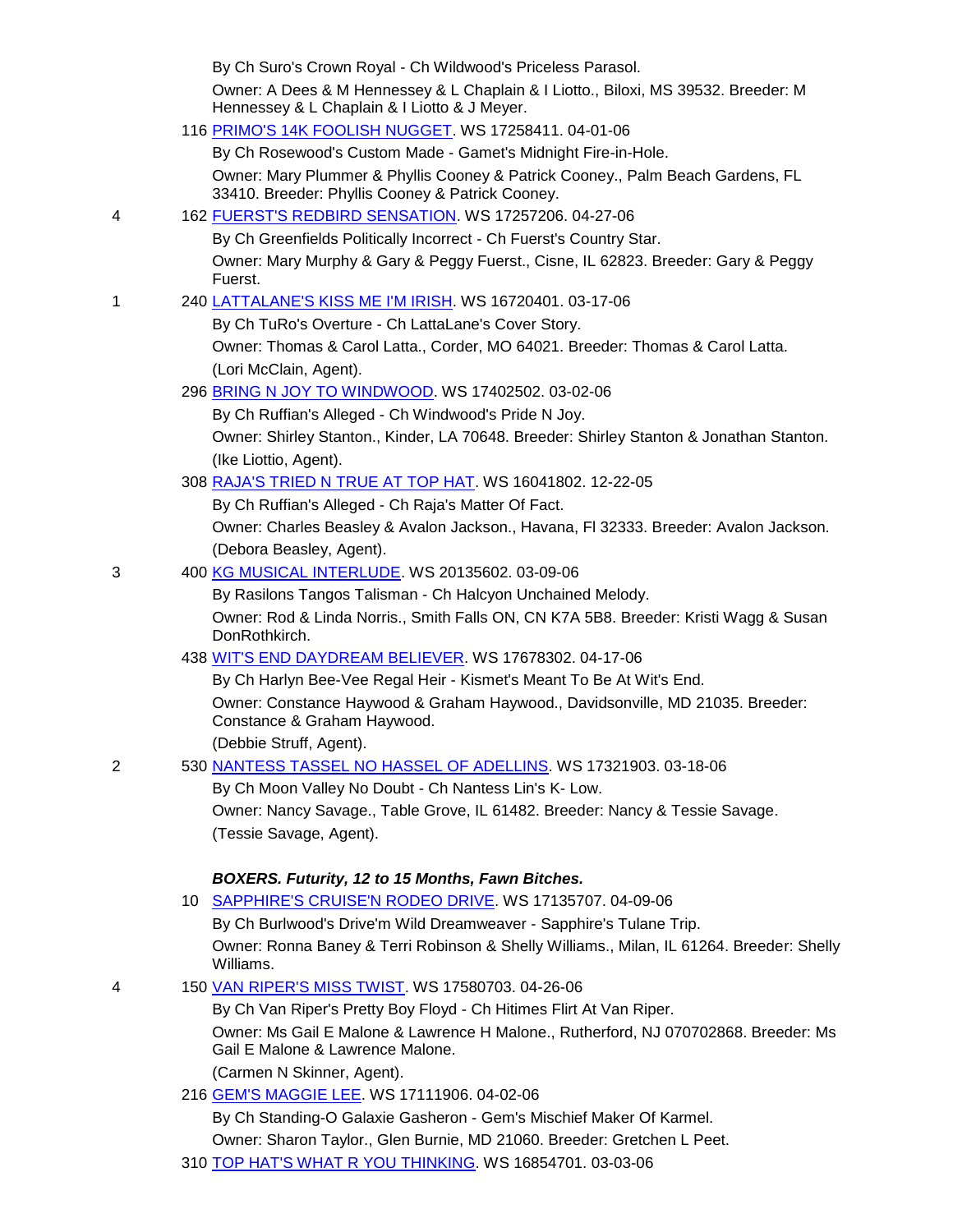|   |    | By Ch Top Hat's You Are It Of RAJA - Top Hat's Puttn' On The Ritz.                                                  |
|---|----|---------------------------------------------------------------------------------------------------------------------|
|   |    | Owner: Debora Beasley & Charles Beasley., Havana, FL 32333. Breeder: Debora &<br>Charles Beasley.                   |
| A |    | 334 WOODS END CIELO BLUE. WS 17541801. 04-20-06                                                                     |
|   |    | By Ch Seaside's Ewo Surf Breaker - Ch Woods End Vanity Fair.                                                        |
|   |    | Owner: Mrs Jack Billhardt & Sergio Tenenbaum., New Canaan, CT 06840. Breeder: Mrs                                   |
|   |    | Jack Billhardt & Sergio.                                                                                            |
|   |    | (Diego Garcia, Agent).                                                                                              |
| 3 |    | 360 RODON'S MILLION DOLLAR BABY. WS 17958503. 04-15-06                                                              |
|   |    | By Ch Seaside's Ewo Surf Breaker - Ch Kaja's Little Rascal.                                                         |
|   |    | Owner: Donna George & Roger George., Englewood, OH 45322. Breeder: Donna George<br>& Roger George.                  |
|   |    | (Mel Holloman, Agent).                                                                                              |
| 2 |    | 398 RODLINS UP N FLYING. WS 21237201. 04-19-06                                                                      |
|   |    | By Halcyon Slipperywhenwet At KG - Raineylane Rodlin Alabmabell.                                                    |
|   |    | Owner: Rod & Linda Norris., Smiths Falls ON, CN K7A 5B8. Breeder: Rod & Linda Norris.                               |
|   |    | 462 GMANS NOW U SEE HER NOW U DON'T. WS 17625801. 03-27-06                                                          |
|   |    | By Ch Darvick Hitech Regal Monopoly - G-Man's Autumn Sunshine.                                                      |
|   |    | Owner: Rodney & Dorothy Heiligman & Theresa Galle., Hondo, TX 78861. Breeder:<br>Dorothy Heiligman & Theresa Galle. |
| Α |    | 464 WIT'S END DREAM ON HARLYN. WS 17678301. 04-17-06                                                                |
|   |    | By Ch Harlyn Bee-Vee Regal Heir - Kismet's Meant To Be At Wit's End.                                                |
|   |    | Owner: Joseph & Carol McGuire & Constance Haywood., Arlington, VA 22204. Breeder:<br>Graham & Constance Haywood.    |
|   |    | 502 ELHARLEN'S SERENDIPITY SE 092681CN. 03-06-06                                                                    |
|   |    | By Elharlen's Quest - Elharlen's Imagen.                                                                            |
|   |    | Owner: Hung Yan Bang., TA 234, . Breeder: Eleanor & Harold Foley.                                                   |
|   |    | (Terri-Lee Cossar, Agent).                                                                                          |
| Α |    | 524 ELHARLEN'S SERENATA. SE 092680. 03-06-06                                                                        |
|   |    | By Elharlen's Quest - Elharlen's Imagen.                                                                            |
|   |    | Owner: Eleanor & Harold Foley., South Rawdon, NS, CN B0N 1Z0. Breeder: Eleanor &<br>Harold Foley.                   |
|   |    | (Terri-Lee Cossar, Agent).                                                                                          |
|   |    | 566 ECHO'S MILLION DOLLAR BABY AT MAXL. WS 17466104. 04-25-06                                                       |
|   |    | By Ch Maxl's Golden Boy - Echo's Classic Design.                                                                    |
|   |    | Owner: Carolyn Rogers & Terry & Vicky Agle., Tulsa, OK 74127. Breeder: Terry & Vicky<br>Agle.                       |
|   |    | 570 WINDWOOD'S ALLEGEDLY JOYFUL. WS 17402503. 03-02-06                                                              |
|   |    | By Ch Ruffian's Alleged - Ch Windwood's Pride N Joy.                                                                |
|   |    | Owner: Jennifer E Sharpe., Adamsville, AL 35005. Breeder: Jonathan Stanton & Shirley<br>Stanton.                    |
|   |    | (Rick Justice, Agent).                                                                                              |
| 1 |    | 606 STORYBOOK BOUND IN GOLD. WS 17539103. 04-16-06                                                                  |
|   |    | By Ch Maxl's Golden Boy - Rochils Black Magic Woman.                                                                |
|   |    | Owner: Skip Abel & Linda Abel., Elk River, MN 553308960. Breeder: Skip Abel & Linda<br>Abel.                        |
|   |    | (Michael Shepherd, Agent).                                                                                          |
|   |    |                                                                                                                     |
|   |    | BOXERS. Futurity, 15 Months & Under 18 Months, Brindle Bitches.                                                     |
| 2 | 22 | JINXX BURLESQUE DANCER ZORITA. WS 15748303. 11-17-05                                                                |

By Ch Bee-Mike's One Night Stand - KZ's Breho Sonji Look Out.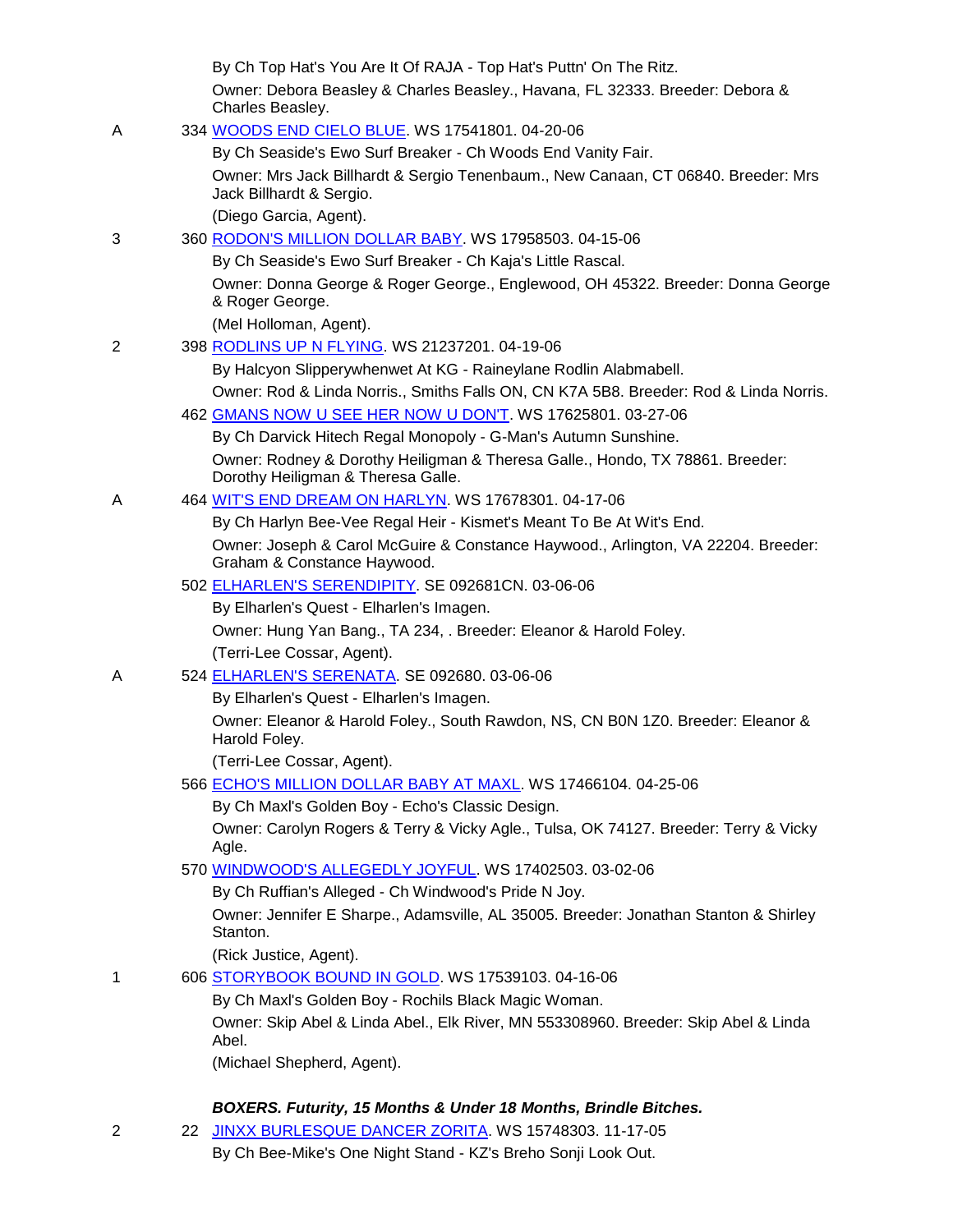Owner: Jill L Lines & Nicholas E Culkowski., Cheektowaga, NY 14225. Breeder: Jill L Lines & Nicholas E Culkowski.

56 [MINSTREL'S DEVIL MAY CARE.](http://canis.infodog.com/files/bdogrsl1.prg;makc=WS_15574401;mdog=Minstrel_s_Devil_May_Care;wins=all) WS 15574401. 12-14-05

By Shandown's Chances Are - Faerdorn Dust Devil.

Owner: Marilyn Anderman & Katherine Nevius & Robert Blumberg., Sykesville, MD 21784. Breeder: Katherine Nevius & Robert Blumberg.

(Marylou Hatfield, Agent).

A 122 [DARVICK'S XEROX.](http://canis.infodog.com/files/bdogrsl1.prg;makc=WS_16482205;mdog=Darvick_s_Xerox;wins=all) WS 16482205. 02-01-06

By Ch TuRo's Overture - Ch Darvicks Extravagant Dream.

Owner: Linda Wactor & Darlene Vickers & Terri Galle., Jena, LA 71342. Breeder: Darlene Vickers & Danny Vickers & Robert Chaffin &Terri.

1 172 [CH MINSTREL'S DUST UP.](http://canis.infodog.com/files/bdogrsl1.prg;makc=WS_15574402;mdog=Ch_Minstrel_s_Dust_Up;wins=all) WS 15574402. 12-14-05

By Shandown's Chances Are - Faerdorn Dust Devil.

Owner: Katherine Nevius & Robert Blumberg., Annapolis, MD 21401. Breeder: Katherine Nevius & Robert Blumberg.

(Kimberly A Pastella-Calvacca, Agent).

178 [HALCYON SPARKLE V DAVIDSON.](http://canis.infodog.com/files/bdogrsl1.prg;makc=WS_17087103;mdog=Halcyon_Sparkle_V_Davidson;wins=all) WS 17087103. 01-18-06

By Ch KG Halcyon Fire King - Halcyon All That Glitters.

Owner: LaRelle Clark & Susan Von Rothkirch., Davidsonville, MD 21055. Breeder: Susan Von Rothkirch.

(Debbie Struff, Agent).

3 184 [BURLWOOD'S DRIVE'N TO VICTORY.](http://canis.infodog.com/files/bdogrsl1.prg;makc=WS_16121801;mdog=Burlwood_s_Drive_N_To_Victory;wins=all) WS 16121801. 12-01-05

By Ch Burlwood's Drive'M Wild Dreamweaver - Ch Merical's Cracking Rosie.

Owner: Kathryn V Hulstein & Savanna Hulstein & Rhonda Nickels., Sioux Center, IA 512507511. Breeder: Rhonda A Nickels & Mary C Jackson.

### 4 192 [MUELLERS ILLICIT AFFAIR.](http://canis.infodog.com/files/bdogrsl1.prg;makc=WS_16278104;mdog=Muellers_Illicit_Affair;wins=all) WS 16278104. 01-31-06

By Ch Bee-Mike's One Night Stand - Ch Willarea's Infamous Ivie.

Owner: Deborah Marshall., East Aurora, NY 140521215. Breeder: Roxann & Wayne Miller & B Mentzer.

(Cindy Crawford-Gorath, Agent).

330 [FOURBEARS' ALL-ABOUT EVE.](http://canis.infodog.com/files/bdogrsl1.prg;makc=WS_16050006;mdog=Fourbears__All-About_Eve;wins=all) WS 16050006. 12-01-05

By Ch EWO's Reflection Of Breaker - Starfrost Ermine N' Pearls.

Owner: Larry W Dosier., Rhoadesville, VA 225428830. Breeder: Larry W Dosier & Alice D Hatch.

(Sioux Forsythe, Agent).

392 [MADEGAN'S MYSTIC CHARM.](http://canis.infodog.com/files/bdogrsl1.prg;makc=WS_16424404;mdog=Madegan_s_Mystic_Charm;wins=all) WS 16424404. 12-14-05

By Ch Brookwood's Tribute To Boxella - Ch Brookwood's Majestic Star.

Owner: Deborah McCarroll & Mark Fagan., San Jose, CA 951253329. Breeder: D McCarroll & M Fagan & K Andrake & L Brooks.

(Gary Steele, Agent).

408 [MARTRAV'S FANCY SHOOTIN.](http://canis.infodog.com/files/bdogrsl1.prg;makc=WS_15579403;mdog=MarTrav_s_Fancy_Shootin;wins=all) WS 15579403. 11-18-05

By Ch Legendary's Lethal Weapon - Ch Ana's Let Me Blow Ya Mind.

Owner: Patricia Beauchesne & Marie Sylvain., New Hampton, NH 03256. Breeder: Marie Sylvain.

(Jack I Brown, Agent).

492 [HARROWOOD'S DANCING A DREAM.](http://canis.infodog.com/files/bdogrsl1.prg;makc=WS_16855504;mdog=Harrowood_s_Dancing_A_Dream;wins=all) WS 16855504. 02-08-06

By Ch Brookwood's Daydream Believer - Ch Harrowood's Princess Diana. Owner: Ronald C Mattson & Elizabeth H Mattson., Georgetown, IN 47122. Breeder: Ronald C Mattson & Elizabeth H Mattson. (Lori McClain, Agent).

622 [MINSTREL'S HALF O'CHANCE.](http://canis.infodog.com/files/bdogrsl1.prg;makc=WS_15574403;mdog=Minstrel_s_Half_O_Chance;wins=all) WS 15574403. 12-14-05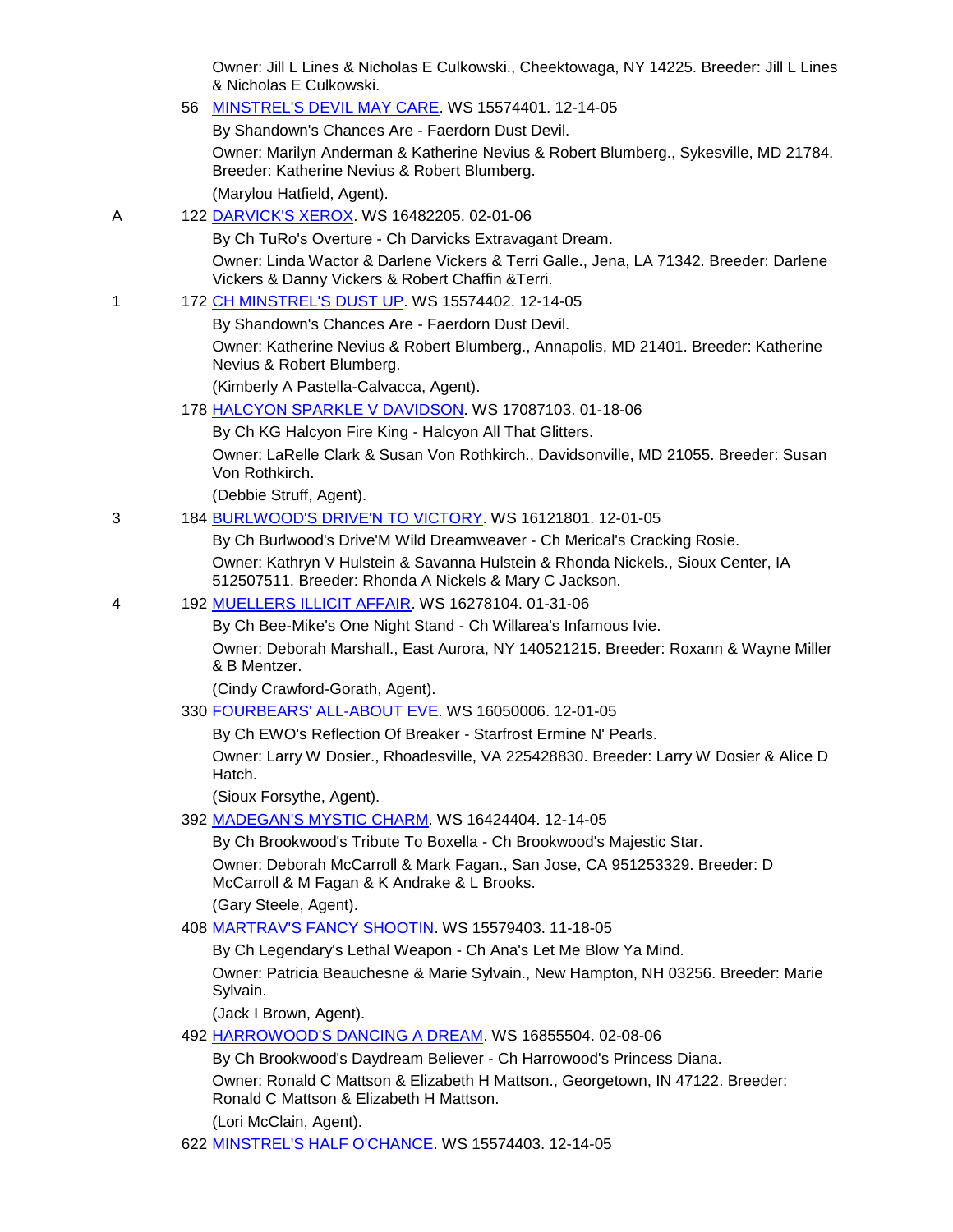By Shandown's Chances Are - Faerdorn Dust Devil. Owner: Roberta Smith & Robert Blumberg & Katherine Nevius., Brookville, PA 15825. Breeder: Katherine Nevius & Robert Blumberg. (Kimberley Pastella Calvacca, Agent).

|   |    | BOXERS. Futurity, 15 Months & Under 18 Months, Fawn Bitches.                                                                                        |
|---|----|-----------------------------------------------------------------------------------------------------------------------------------------------------|
|   | 16 | DARVICK'S EXTREME MEASURES WS 16482204. 02-01-06                                                                                                    |
|   |    | By Ch Turo's Overture - Ch Darvicks Extravagant Dream.                                                                                              |
|   |    | Owner: June Vincent & David Vincent & Darlene Vickers., Baton Rouge, LA 70810.<br>Breeder: Darlene Vickers& Robert Chaffin & Terri Galle & Danny V. |
|   |    | 36 CINNAMON SPICE IT UP. WS 15962801. 12-04-05                                                                                                      |
|   |    | By Ch Bentbrook's Image Of High Noon - Ch PawPrint's Seduction.                                                                                     |
|   |    | Owner: Phylis & Rob Snyder & Christina Ghimenti., Twin Lake, MI 49457. Breeder: Phylis<br>& Rob Snyder & Christina Ghimenti.                        |
|   |    | (Jack I Brown, Agent).                                                                                                                              |
| 3 |    | 88 SUNDARBY'S ANNIE GET YOUR GUN. WS 15999602. 12-25-05                                                                                             |
|   |    | By Ch Kenasher's Hired Gun - Ch Sundarby's Liliuckalani Bropat.                                                                                     |
|   |    | Owner: Dawn M Darby., Palm Beach Gardens, FL 334187250. Breeder: Dawn M Darby.                                                                      |
|   |    | (K Page Conrad, Agent).                                                                                                                             |
|   |    | 96 MUELLERS DREAM MAKER. WS 16278102. 01-31-06                                                                                                      |
|   |    | By Ch Bee-Mike's One Night Stand - Ch Willarea's Infamous Ivy.                                                                                      |
|   |    | Owner: Lois Billings & Roxann Miller., Chambersburg, PA 172013179. Breeder: Roxanne &<br>Wayne Miller & Betty Mentzer.                              |
|   |    | (Debbie Struff, Agent).                                                                                                                             |
|   |    | 224 PAWPRINT TALK TO THE PAW. WS 15967101. 01-01-06                                                                                                 |
|   |    | By Ch Berlane-Rosend's Tribute To BK - Ch Rosend's N PawPrint's New Year.                                                                           |
|   |    | Owner: Christina Ghimenti., Hayward, CA 94544. Breeder: Christina Ghimenti.                                                                         |
|   |    | (Wendy Bettis, Agent).                                                                                                                              |
| 2 |    | 230 MUELLER'S PIN UP GIRL. WS 16278105. 01-31-06                                                                                                    |
|   |    | By Ch Bee-Mike's One Night Stand - Ch Willarea's Infamous Ivie.                                                                                     |
|   |    | Owner: Roxann & Wayne Miller & Betty Mentzer., Lewisburg, PA 17837. Breeder: Roxann<br>& Wayne Miller & Betty Mentzer.                              |
| Α |    | 252 EIN-VONS KALIFORNIA DREAMIN. WS 15488408. 11-18-05                                                                                              |
|   |    | By Rosend's Key Largo - Ein-Von's It's A Dream Again.                                                                                               |
|   |    | Owner: Ann Russell & Kimberlie Steele & Lynda Yon., El Centro, CA 92243. Breeder:<br>Kimberlie A Steele & Zwei Pierson.                             |
| 4 |    | 256 FIRESTAR'S INDIAN RHAPSODY. WS 16031303. 11-26-05                                                                                               |
|   |    | By Ch Turo's Overture - Ch Firestar's Indian Summer CD RN.                                                                                          |
|   |    | Owner: Sandra J Johnson & Diane E Boyle., Chicago, IL 60629. Breeder: Sandra J<br>Johnson & Diane E Boyle.                                          |
|   |    | (Jerry W Bryant, Agent).                                                                                                                            |
| 1 |    | 292 FANFARE WHO'S THAT LADY. WS 16770001. 12-13-05                                                                                                  |
|   |    | By Ch Bix-L's Ricochet To Greyhawk - Ch Rosend's Sophisticated Lady.                                                                                |
|   |    | Owner: Dotti Giovanetti., Tracy, CA 95377. Breeder: Dotti Giovanetti & Lynda Yon & B & D<br>White.                                                  |
|   |    | (Wendy Bettis, Agent).                                                                                                                              |
|   |    | 332 FOURBEARS' NEVER HUNGRY. WS 16050005. 12-01-05                                                                                                  |
|   |    | By Ch EWO's Reflection Of Breaker - Starfrost Ermine N' Pearls.                                                                                     |
|   |    | Owner: Larry W Dosier., Rhoadesville, VA 225428830. Breeder: Larry W Dosier & Alice D<br>Hatch.                                                     |
|   |    | (Sioux Forsythe, Agent).                                                                                                                            |